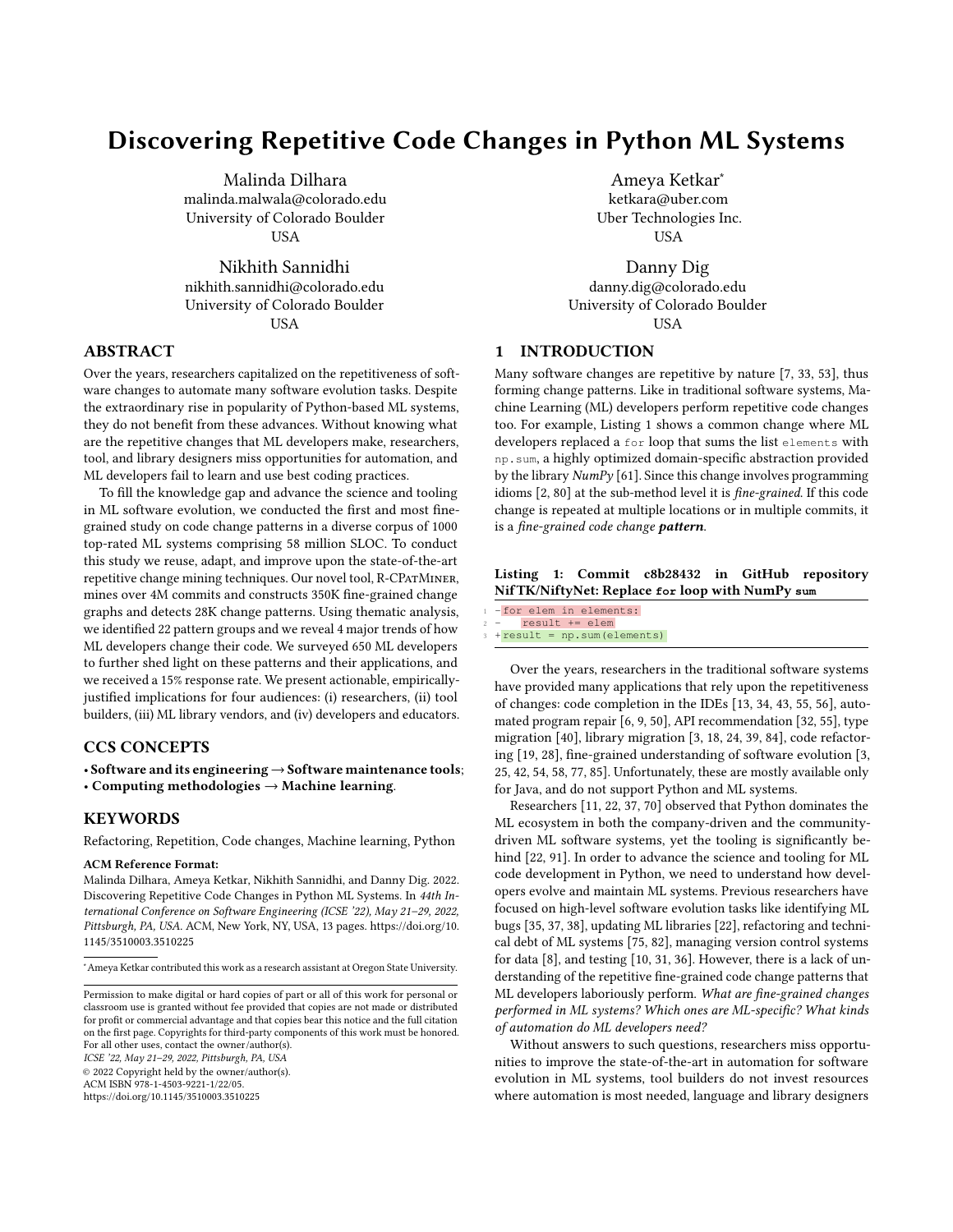cannot make informed decisions when introducing new constructs, and ML developers fail to learn and use best practices.

In this paper, we conduct the first large-scale study and discover repetitive change patterns in Python-based ML systems. We employ both quantitative (mining repositories and thematic analysis) and qualitative methods (surveys) to answer the research questions. Blending these methods has the advantage of the results being triangulated. The quantitative methods help us discover what fine-grained change patterns ML developers perform. The qualitative method helps us answer why these changes are performed, how they are performed, and how tool builders can improve ML developer productivity.

For the quantitative analysis, we use a large data set of 1000 ML projects from GitHub, comprising 58 million source lines of code (SLOC) at the latest revisions, 1.16 million mapped code blocks, 1.5 million changed files, and 0.4 billion changed SLOCs. We extracted 28,308 fine grained code change patterns where 58% of them appear in multiple projects. We applied thematic analysis [\[12,](#page-11-27) [88\]](#page-12-16) upon 2,500 most popular patterns from our dataset, and categorized them into 22 fine-grained change pattern themes that reveal 4 major trends. Moreover, we designed and conducted a survey with 650 ML developers, in which we presented 1,235 patterns for their feedback and achieved a 15% response rate. In the survey, 71% of the developers confirmed the need of automation for 22 pattern groups. Among these, we discovered four major trends: (1) transform to Context managers (e.g., disable or enable gradient calculation, swap ML training device), (2) convert  $for$  loops to domain specific abstraction (e.g., see Listing [1\)](#page-0-0), (3) update API usage (e.g., migrate to TensorFlow.log from log, transform matrices), and (4) use advanced language features (e.g., transform to list comprehension).

The main challenge in conducting such large-scale, representative studies, is the lack of tools for mining non-Java repositories. To overcome this challenge we reuse, adapt, and extend the vast ecosystem of Java AST-level analysis tools [\[3,](#page-11-10) [25,](#page-11-16) [42,](#page-11-17) [54,](#page-12-8) [58,](#page-12-9) [77,](#page-12-10) [85\]](#page-12-11) to Python. Most of these tools rely on techniques that are conceptually language-independent, i.e., they operate on intermediate representation of the code (e.g., AST nodes). Second, we observed that 72% of the Python AST node kinds identically overlap with those in Java (e.g., While-Statment, Assignment-Statement, etc.). Moreover, another 18% of Python AST node kinds also exist in Java with some differences (e.g., Python's for loop has multiple loop variables). Only 10% of the Python AST node kinds are unique to Python (e.g., With statement, Generators, etc.). Hence, one of our key ideas is to reuse the Java AST-level analysis tools to analyse 72% of the Python AST nodes and for the remaining 28% of AST nodes we either modify existing capabilities or add brand new ones.

We first developed a novel technique, JavaFyPy, to transform Python AST to a format that can be processed by Java AST-level mining tools. We used JavaFyPy to adapt to Python the state-of-the-art fine-grained change pattern mining tool, CPATMINER [\[58\]](#page-12-9). CPAT-Miner matches changed methods and their body statements across the commits and identifies fine-grained change patterns. Refactorings such as move, rename, and extract method, re-arrange and obfuscate the code statements, that are hard to match across the edit, leading CPatMiner to miss multiple occurrences of patterns. To improve the accuracy of CPatMiner, we integrate it with the state-of-the-art refactoring mining technique- REFACTORINGMINER [\[85\]](#page-12-11),

that de-obfuscates the re-arranged code statements. Our novel tool R-CPatMiner performs refactoring-aware, fine-grained change pattern mining in the commit history of Python systems.

Our findings and tools have actionable implications for several audiences. Among others, they (i) advance our understanding of repetitive changes that the ML developers perform which helps the research community to improve the science and tools for ML software evolution, (ii) provide a rich infrastructure to automate and significantly extend the scope of existing studies on ML systems [\[37,](#page-11-20) [38,](#page-11-22) [75\]](#page-12-14), (iii) help tool builders comprehend the ML developers' struggles and desire for automation, (iv) provide feedback to language and API designers when introducing new ML constructs, and (v) assist educators in teaching ML software evolution.

This paper makes the following contributions:

(1) To the best of our knowledge, we conducted the first and the largest study on fine-grained 28,308 code change patterns on ML systems. We identified code changes patterns. We applied thematic analysis on 2,500 most popular patterns and categorized them into 22 fine-grained change pattern themes that reveal 4 major trends. (2) We designed and conducted a survey with 650 open-source ML developers to provide insights about the reasons motivating those changes, the current practices of applying those changes, and their recommendation for tool builders.

(3) We developed novel tools to collect fine-grained change patterns applied in the evolution history of Python-based ML systems. We applied these tools on 1000 open-source projects hosted on GitHub. We make the collected information and tooling publicly available for reuse [\[21\]](#page-11-28) so that we enable further research.

(4) We present an empirically-justified set of implications of our findings from the perspective of four audiences: researchers, tool builders, language designers, and ML developers.

# <span id="page-1-1"></span>2 MOTIVATING EXAMPLE

<span id="page-1-0"></span>Listing 2: Specifies the device (CPU) for operations executed in the context and move method **\_init\_model** to parent class

| d class FERNeuralNet():                                     |
|-------------------------------------------------------------|
| $2 +$ def _init_model(self):                                |
| with $tf.device('/cpu:0')$ :<br>$3 +$                       |
| B, H, T, $= q \cdot qet\_shape() \cdot as\_list()$<br>$4 +$ |
| $5 \ldots$                                                  |
| 6 class TimeDelayNN ( FERNeuralNet):                        |
| $7 -$ def init model(self):                                 |
| $8 -$<br>B, H, T, $= q.get\_shape()$ .as $list()$           |

The code change shown in Listing [2](#page-1-0) specifies the hardware device using  $tf.\text{device}()$  (line 3) for the TensorFlow operation in line 4. tf.device() is a Context Manager [\[64\]](#page-12-17) from the ML library, TensorFlow. This is a fine-grained code change and the developer has interleaved this with a Pull up Method refactoring that pulls  $\verb|__init__|$ model from TimeDelayNN into the parent class \_FERNeuralNet.

Is specifying hardware device for TensorFlow operations a pattern? How frequent is this pattern? Do developers need tool support to recommend and automate this code change pattern? We consider this fine-grained code change instance a repeated pattern if a similar code change was performed in the history of this project or any other project. Researchers have proposed advanced techniques to mine such fine-grained change patterns from the commit histories [\[58,](#page-12-9) [59\]](#page-12-18). However, these techniques are inapplicable to mine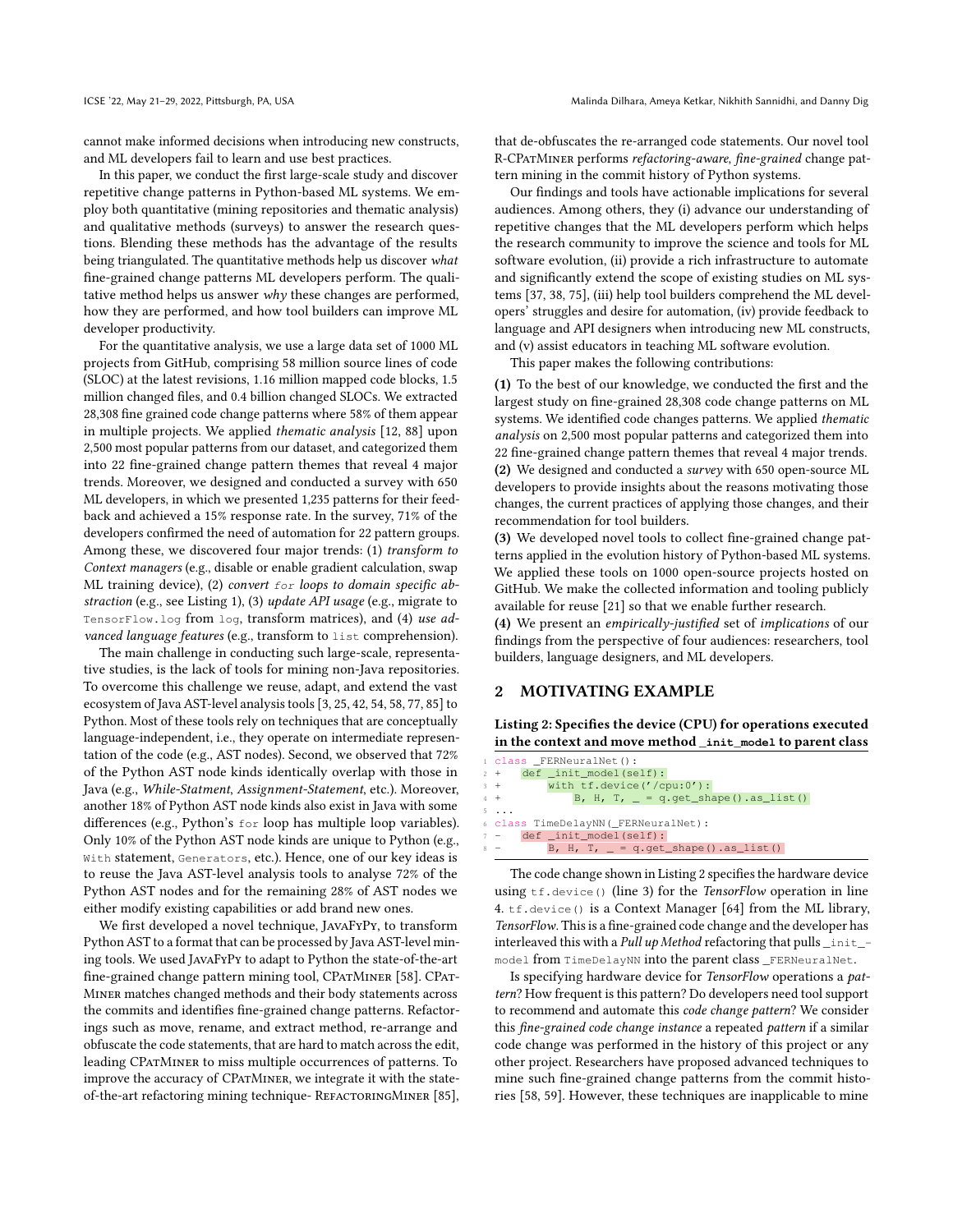Discovering Repetitive Code Changes in Python ML Systems ICSE '22, May 21-29, 2022, Pittsburgh, PA, USA

<span id="page-2-0"></span>

Figure 1: Design of JavaFyPy and existing AST analysis tools

the fine-grained code change patterns shown in Listing [2](#page-1-0) because (1) their techniques mine code change patterns for Java, and (2) they do not account for overlapping refactorings.

Researchers [\[51,](#page-12-19) [52,](#page-12-20) [78\]](#page-12-21) have shown that developers often interleave many programming activities such as bug fixes, feature additions, or other refactoring operations, and often these changes overlap [\[54\]](#page-12-8) (as shown in Listing [2\)](#page-1-0). Such overlapping changes and refactorings can easily obfuscate existing fine-grained change pattern mining tools [\[58,](#page-12-9) [59\]](#page-12-18) because they do not account for these changes when matching code across the commit. For example, CPat-Miner [\[58\]](#page-12-9) does not match the method body of \_init\_model in the class \_FERNeuralNet (lines 3–4) to the body of \_init\_model in the class TimeDelayNN (line 7) as they are in different locations and different files. This lack of refactoring awareness is a serious limitation of existing pattern mining algorithms because they can miss several concrete instances of change patterns that are obfuscated by overlapping refactorings.

Re-implementing the existing Java AST mining tools for Python will require a significant amount of development effort. It is also neither feasible nor sustainable as researchers are continuously implementing new Java AST mining tools or improving existing tools. For this purpose, we propose JavaFyPy, a technique to adapt existing Java AST mining tools to Python that leverages the similarity between the Java and Python abstract syntax trees (AST). We use JavaFyPy to adapt the state-of-the-art fine-grained change pattern mining tool, CPatMiner [\[58\]](#page-12-9), to Python. To make CPatMiner refactoring aware, we adapt the state-of-the-art Java refactoring inference tool, RefactoringMiner [\[85\]](#page-12-11) (known as RMiner), to Python and integrate it with CPatMiner as R-CPatMiner. Particularly, the code-block mapping pairs (i.e., two versions of the same codeblock in a method before and after the change) reported by RMiner are provided as input to CPatMiner. R-CPatMiner mines change patterns in Python software systems in a refactoring-aware manner.

#### 3 TECHNIQUE

Most of the current code change mining tools (i.e. AST mining tools) are conceptually language-independent because they operate upon the abstract syntax trees (AST) only. However, their implementation is bound only to Java. To overcome this practical implementation limitation, we propose a very pragmatic solution - JavaFyPy, a technique that transforms the input Python program to an AST that can be processed by the mining algorithm of existing Java AST analysis tools. JavaFyPy will fast-track researchers and tool builders by making the AST-based mining tools implemented for Java programs applicable for Python programs. Thus, it will save several development-hours of work required for re-implementing these techniques. As shown in  $(1)$  in Figure [1,](#page-2-0) JAVAFYPY takes a

Python code as an input and produces an AST, that can be used in mining algorithms of Java AST analysis tools. To achieve this, JavaFyPy first transforms the Python code to AST and enriches the AST by augmenting type information. Then, the Syntax transformer maps the corresponding Java concrete syntax to the AST nodes. The Java parser (Eclipse JDT) uses it to produce the final AST. Eclipse JDT is the most popular Java parser used in AST mining research tools. Therefore, we selected Eclipse JDT as the parser that produces the final AST. This enhanced and enriched AST can be processed by the mining algorithms of Java AST analysis tools. Tool builders and researchers can use JavaFyPy, and extend their tools for Python.

#### 3.1 Python code transformation

As shown in Figure [2](#page-3-0) JavaFyPy first parses the input Python program to an AST. We define an AST as:

Definition 3.1. (AST) Let T be an AST. T has one root. Each node N<sub>i</sub> ∈ T has a parent (except the root node). Each node (N<sub>i</sub> ∈ T) has a sequence of child nodes (denoted by  $\mathsf{C}_{\mathsf{N_i}}$ ). Number of nodes in the sequence  $C_{N_i}$  is denoted by Length<sub>C<sub>N<sub>i</sub></sub>. Each node N<sub>i</sub> is</sub> a specific syntax category known as AST node kind,  $\mathsf{Kind}_{\mathsf{N_i}} =$ {Assignment Statement, For statement, Method Invocation . . .}.

We leverage the syntactic similarity between Python and Java to adapt the Java AST analysis tools to Python. We thoroughly studied the Java and Python language specifications [\[62,](#page-12-22) [67\]](#page-12-23) and mapped the Python AST node kinds to those in Java based on the description in the specifications.

**Definition 3.2.** (Mapped AST node) Let  $T_i$  be a Java AST and  $T_p$  be a Python AST.  $N_j \in T_j$ ,  $N_p \in T_p$ . We state that  $N_j$  and  $N_p$ are mapped AST node kind, if  $N_i$  and  $N_p$  maintain a structural similarity. Mapped node of node  $N_p$  is denoted by  $M(N_p) = N_j$ .

We found three kinds of mappings namely, Identical AST node, Nearly identical AST node, and Unique AST node.

<span id="page-2-1"></span>**Definition 3.3.** (Identical AST node) Let  $C_{N_j}$  be a sequence of child AST nodes of a parent Java node  $\mathsf{N}_{\mathsf{j}}$  and  $\mathsf{C}_{\mathsf{N}_{\mathsf{p}}}$  be a sequence of child AST nodes of a Python node  $N_p$ . We state that  $N_j$  and  $N_p$ are identical AST nodes if (i)  $M(N_p)$  is  $N_j$ , and (ii)  $\forall N_i \in C_{N_p}$ :  $M(N_p) \in C_{N_j}.$ 

(1) Identical AST node (Definition [3.3\)](#page-2-1) - 72% of the Python's AST node Kinds can be identically mapped to a Java's AST Node. For example, we mapped Python's If to Java's If Statement and mapped Python's Assign to Java's AssignmentStatement.

<span id="page-2-2"></span>**Definition 3.4.** (Nearly Identical AST node) We state that  $N_i$  and  $N_p$  as nearly identical AST nodes, if  $N_i$  and  $N_p$  meets conditions: (i)  $M(N_p)$  is  $N_j$ , and (ii)  $\exists N_i \in C_{N_p} : M(N_i) \notin C_{N_j}$ .

(2) Nearly identical AST node (Definition [3.4\)](#page-2-2) - 18% of Python's AST Node kinds could be partially mapped to those of Java. For instance, both Python and Java provide the for construct to iterate over a collection, however unlike Java, Python allows to iterate over multiple variables (see the for loop in Figure [2\)](#page-3-0), thus AST of Python for loop contains additional child AST node kinds.

**Definition 3.5.** (Unique AST node) Let  $N_p$  be a Python AST node. We state that  $N_p$  is unique to Python, if there is no mapped AST node in T<sub>j</sub>. i.e.,  $(M(N_p) \notin T_j)$ .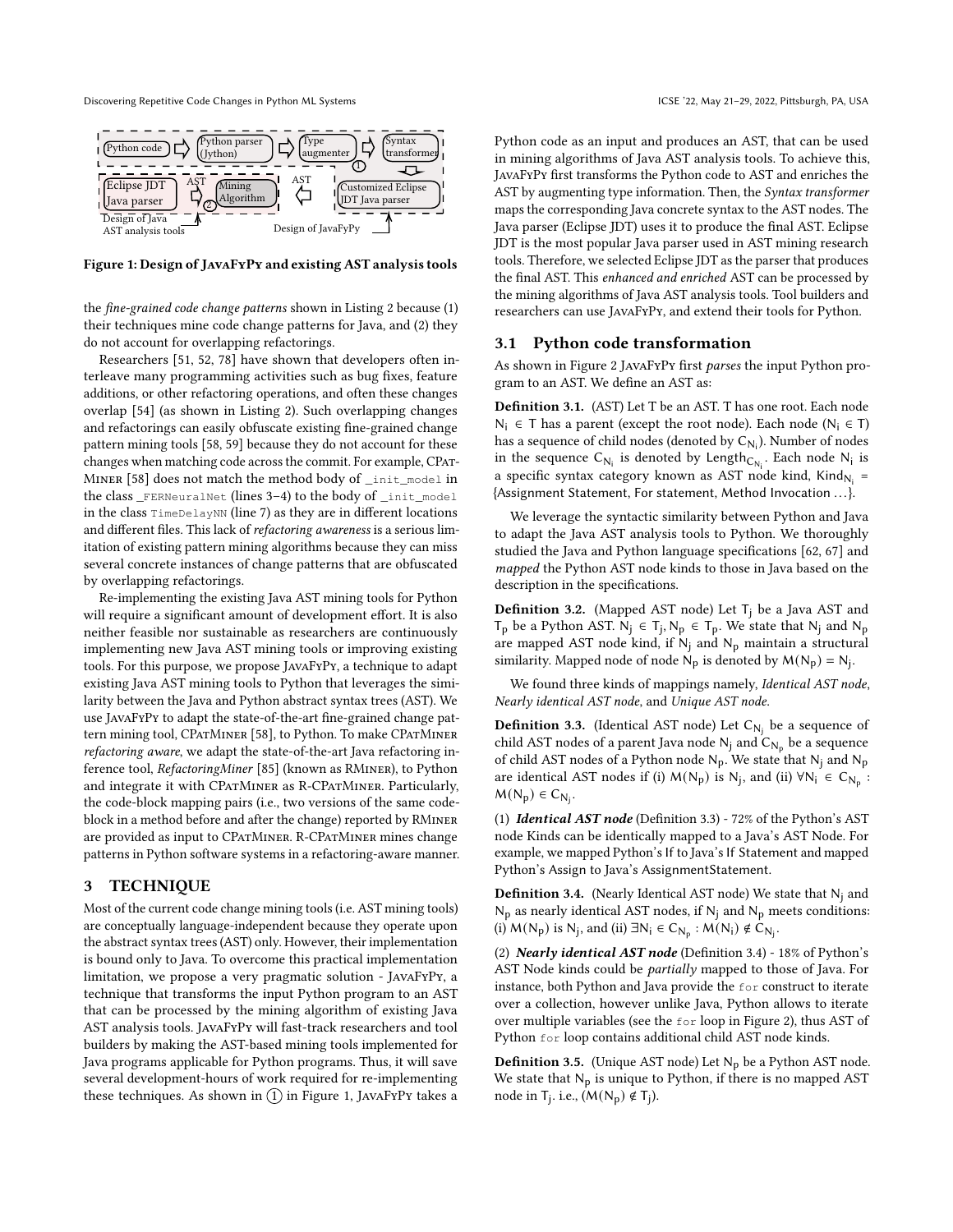ICSE '22, May 21–29, 2022, Pittsburgh, PA, USA Malinda Dilhara, Ameya Ketkar, Nikhith Sannidhi, and Danny Dig

<span id="page-3-0"></span>

Figure 2: An example Code transformation performed by JavaFyPy

(3) Unique  $AST$  node - 10% of the Python nodes had no Java counterpart. For instance, Java does not support list comprehensions or yield statement (as shown in Figure [2\)](#page-3-0)

As we can observe, Java and Python syntax significantly overlaps. As shown in  $(2)$  in Figure [1,](#page-2-0) AST mining tools like CPATMINER and RMiner parse the input program to Eclipse JDT AST. To adapt their tools to Python with JavaFyPy, tool builders or researchers simply need to migrate their Java parser to our technique (JavaFyPy). After that, we can simply reuse tools' AST-based mining algorithms to analyse 72% of the Identical AST node kinds, and modify the current implementation to accommodate the 18% Nearly identical AST node kinds and add brand-new capabilities (often involving adding new visitors) for handling the 10% Unique AST node kinds. After the changes, the tools take Python code as an input and infer the results, thus adapting Java AST mining tools to Python.

Figure [2](#page-3-0) shows an example of the code transformation steps (shown in Figure [1\)](#page-2-0) that JavaFyPy performs automatically. The Python code snippet in Figure [2](#page-3-0) contains all three AST node kinds: Identical AST node (z =  $x + y$ ), Nearly identical AST node (for loop), and Unique AST node (yield z). The Java parser first constructs the AST of the code snippet, then the Type Augmenter augments the AST with type information by adding Variable Declaration nodes. This step is important because the Java-based AST mining tools [\[58,](#page-12-9) [85\]](#page-12-11) rely on the syntactic richness that the Java language offers. Unlike Python, Java programmers have to explicitly declare the types of variables, fields and methods. To add this syntactic richness to the input program, JavaFyPy augments the AST of the input program with type information (shown in Figure [2](#page-3-0) as red nodes). We obtain the type information from PyType [\[30\]](#page-11-29), the stateof-the-practice type inference tool for Python developed by Google, which is widely adopted by the Python community. As the last step, Syntax Transformer transforms the AST to code and passes it to our customized Eclipse JDT parser which we extended to parse Nearly identical AST node kinds and Unique AST node kinds.

Can JavaFyPy effectively transform all Identical, Nearly Identical, and Unique AST node kinds? We evaluated this empirically with 14 popular Python projects including TensorFlow, PyTorch, Keras, NLTK, Scikit learn, Scipy, and NumPy that comprise 23K Python files and 2.9M SLOC. We checked whether all AST nodes, i.e., Identical AST nodes, Nearly identical AST nodes and Unique AST nodes were successfully mapped and transformed to the output AST of JavaFyPy. We achieved this by transforming all of the Python files in the projects, which had 12M Python AST nodes. This confirms that JavaFyPy can effectively transform any input Python program to an Eclipse JDT AST format.

#### 3.2 Refactoring Aware Change Pattern Mining

3.2.1 Adapting CPATMINER. CPATMINER [\[58\]](#page-12-9) is the state-of-theart code change pattern mining tool that uses an efficient graphbased representation of code changes to mine previously unknown fine-grained changes from git commit history. It iterates over changed methods in each commit and uses Eclipse JDT Java parser [\[27\]](#page-11-30) to generate an AST of Java source code. Then, its mining algorithm builds program-dependence graphs for each AST node independently and then merges the graphs to create one big graph, called change graph. CPATMINER builds change graphs for each changed method, and it represents the before and after a source code change that can be used to mine code change patterns. Since 72% of the Python AST node kinds overlap identically with those in Java, we reused most of the capabilities for building the change graphs. We added new capabilities in CPatMiner to create programdependence graphs for Unique AST nodes, and modified the existing capabilities of Nearly identical AST nodes. Overall, we extended CPatMiner with 2% extra code lines due to the new or modified capabilities, and reused the rest of the code. While this ratio might be different when adapting other tools, it showcases the merit of JavaFyPy to reuse Java AST-based mining tools for Python.

3.2.2 Introducing Refactoring Awareness. As discussed in Sec-tion [2,](#page-1-1) CPATMINER [\[58\]](#page-12-9) does not account for the overlapping refactorings applied in the commit. These refactorings move code blocks between methods or change the method signature, making it hard to match the changed code blocks. Thus missing the opportunities to build change graphs for the obfuscated changes. To overcome this, we made the CPatMiner refactorings aware by integrating it with RMiner [\[85\]](#page-12-11). We used JavaFyPy to adapt RMiner and use it to detect 18 refactoring kinds that move code blocks. RMiner uses ASTbased statement matching algorithm to match classes, methods, and statements inside method bodies, thus helping us match moved code blocks. We consult the authors of RMiner and extend its statement matching algorithm to reason about the Unique and Nearly identical AST Node kinds. For example, Listing [3](#page-3-1) shows a variable rename refactoring in List Comprehension, a Python Unique AST node kind of the project "Deepmedic" detected by Python-adapted RMiner.

#### <span id="page-3-1"></span>Listing 3: Commit 8d4be555 in DeepMedic: Variable rename in List Comprehension detected by Python-adapted RMiner

|  |  | $1 -$ indices = $[layerNum - 1 for layerNum in layers_norm]$     |  |  |  |  |
|--|--|------------------------------------------------------------------|--|--|--|--|
|  |  | $2 +$ indices = $[layer_name - 1 for layer_name in layers_norm]$ |  |  |  |  |

We use Python adapted RMiner to accurately match the moved code blocks. We extended CPatMiner to build change graphs for the code block pairs reported by RMINER. Hence, CPATMINER no longer misses obfuscated code-blocks that contain fine-grained changes. We developed the tool R-CPATMINER, to efficiently and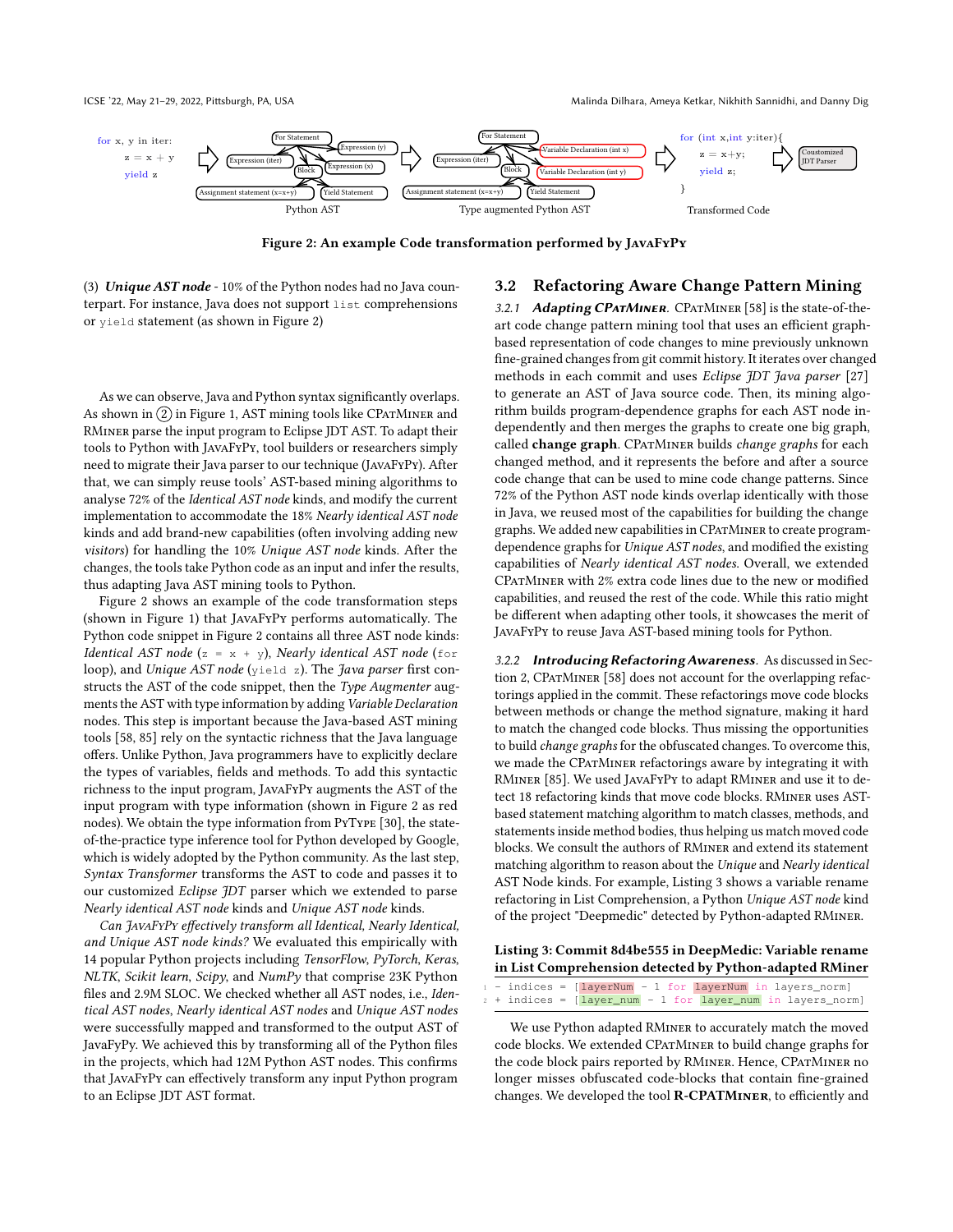accurately mines source code change patterns in the version histories of Python software systems, in a refactoring-aware manner.

# 4 RESEARCH METHODOLOGY

We prefix all the adapted tool names with  $Py$  to disambiguate the tool names from their Java counterparts. We first evaluate the effectiveness of the tools we developed (or adapted). Then, we use our reliable and validated tools , to explore the repetitive code changes applied in Python ML Systems. For this purpose, we answer three research questions:

RQ1. What are the frequent code change patterns in ML code, and what patterns need automation? To answer this research question, we triangulate complementary empirical methods, as shown in Fig-ure [3.](#page-4-0) (i) We mined 1000 repositories using R-CPATMINER and extracted 28,308 patterns, (ii) We applied thematic analysis on 2,500 patterns, (iii) We sent a survey to 650 ML developers to seek their opinion on automating the identified code change patterns.

RQ2. How does the refactoring awareness improve the pattern mining over the baseline CPatMiner? R-CPatMiner performs refactoring aware change pattern mining, thus improving baseline CPatMiner. Compared to CPatMiner, does R-CPatMiner extract (i) more change graphs? (ii) more code change patterns? and (iii) more code instances per pattern?

RQ3. What is the runtime performance of R-CPATMINER, PYCPAT-Miner, and PyRMiner? To answer this, we compare the execution time of the Python adapted tools with their Java counterparts.

<span id="page-4-0"></span>

Figure 3: Schematic diagram of the research methodology to answer RQ3

# <span id="page-4-1"></span>4.1 Subject systems

Our corpus consists of 4,166,520 commits from 1000 large, mature, and diverse ML application systems, comprising 58M lines of source code and 150K Python files, used by other researchers [\[22\]](#page-11-19) to understand the challenges of evolving ML systems. This corpus [\[22\]](#page-11-19) is shown to be very diverse from the perspective of Python files, LOC, contributors, and commits. They vary widely in their domain and application, include a mix of frameworks, web utilities, databases, and robotics software systems that use ML. Further we added lowlevel ML libraries [\[10\]](#page-11-24) such as Scipy, SpaCy, and high-level ML libraries [\[10\]](#page-11-24) such as Keras, PyTorch, Caffe, NLTK, and Theano to our subject systems. This ensures our dataset is representative and large enough to answer our research questions comprehensively.

# 4.2 Static Analysis of Source Code History

4.2.1 Change pattern identification: Running R-CPATMINER on the ML corpus extracted 28,308 unique code change patterns, where 58% of them have code change instances in multiple projects, 63% of them have been performed by multiple authors.

Since the mined patterns are numerous, we followed the best practices from Negara et al. [\[53\]](#page-12-1). They ordered the patterns along three dimensions - by frequency of the pattern (F), by the size of the pattern (S), and by  $F \times S$ . Since the repetitive changes done by several developers and projects are stable [\[59\]](#page-12-18) and have a higher chance of being automated, we also considered the number of projects and authors as extra two dimensions. Then we ordered the mined patterns along all five dimensions. Then, two of the authors who have more than three years of professional software development experience and extensive expertise in software evolution, manually investigated the top 500 patterns for each of the five dimensions and identified meaningful code patterns, i.e., the patterns that can be described as high-level program transformations.

Two authors of the paper manually analyzed each change pattern, to identify the high-level programming task performed in the change patterns. Following the best practices guidelines from the literature, the authors used negotiated agreement technique to achieve agreement [\[14,](#page-11-31) [88\]](#page-12-16). Two authors of the paper independently coded the change patterns carefully and assigned one or more descriptive phrases (i.e., codes) to the patterns. Both authors conducted the initial meeting after coding around 25% of the data (the suggested minimum size is 10% [\[14\]](#page-11-31)). During the meeting, the authors carefully discussed the coding process of all the patterns. Also, they negotiated any disagreements between the assigned codes and the patterns that cannot be described as high-level program transformations. After 80% inter-coder agreement was achieved (recommended inter-coder agreement level ranges from 70% to more than 90% in the literature [\[14\]](#page-11-31)), the two authors independently coded the remaining change patterns. This process identified all the patterns for which the two authors were able to agree upon the underlying meaning of the pattern. After the coding finished, the authors held another meeting in order to finalize the codes and extract themes. Themes capture something important about the data in relation to the meaning of the pattern. It also represents some level of patterned response or meaning within the data set [\[12\]](#page-11-27). The two authors reviewed the initial themes against the data several times and refined their names and definitions until they both agreed that there were no further refinements possible. We identified four trends (themes) of patterns based on their structural similarity at the statement and expression level, namely (i) transform to Context managers, (ii) convert for loops to domain specific abstraction, (iii) update API usage, and (iv) use advanced language features.

#### 4.3 Qualitative Study

The most reliable way to understand the motivations and challenges associated with repetitive code changes is to ask the developers who performed them. To achieve this, we surveyed 650 developers who performed the identified change patterns.

4.3.1 Contacting the developers: We contacted the developers performing repetitive code changes that we considered worthy of further investigation by sending an email to the addresses provided in their GitHub account. The body of each email message was automatically generated by the application we developed, and included the following information:

- Introduction to the research team and the purpose of the study.
- A plot of number of repetitive changes done in the project.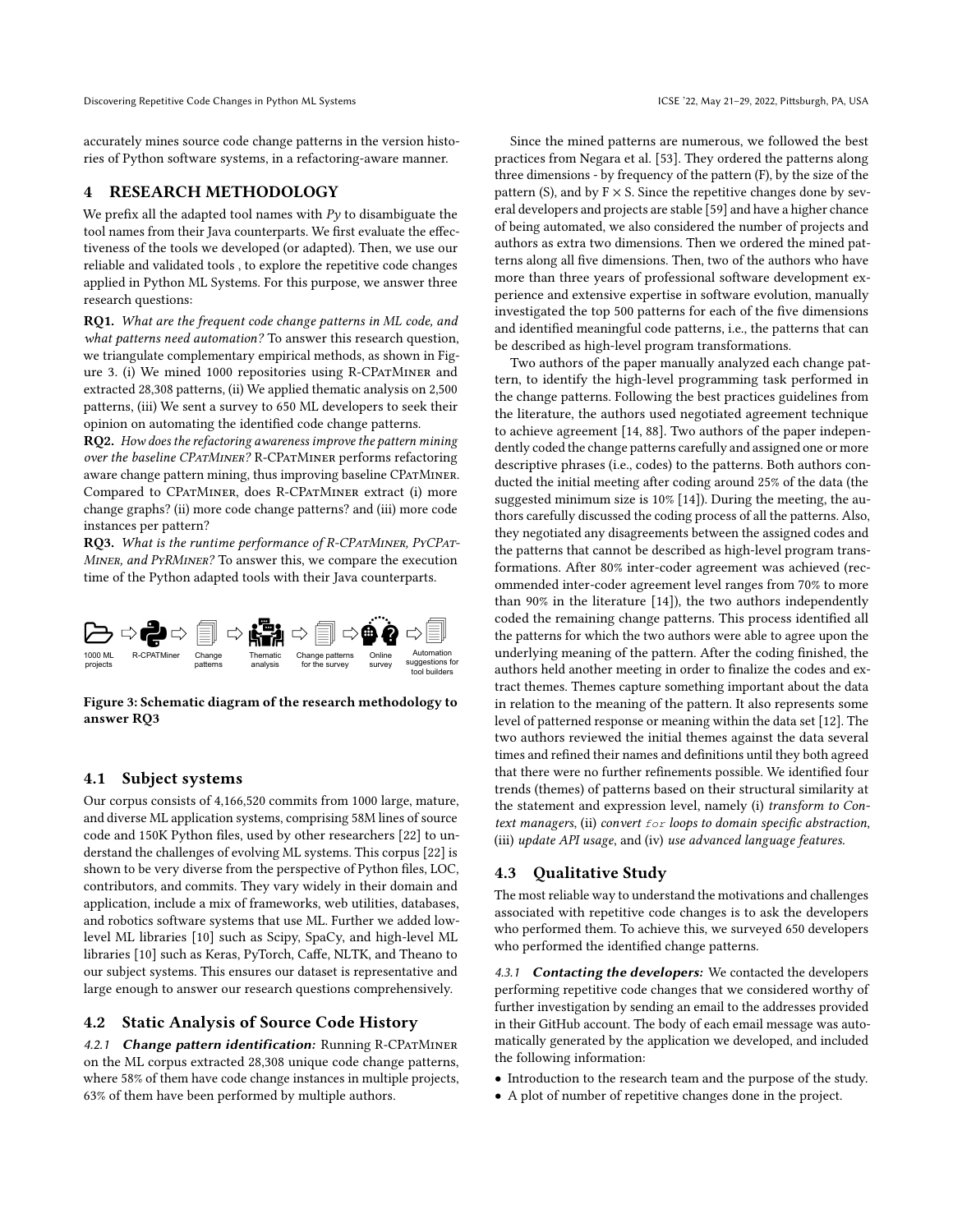- A link to the frequent repetitive changes done in the respective project so that the developer can use it as an educational resource.
- The following four questions for the developer:
	- Q1. What are the reasons for performing the code changes above?
	- Q2. How often do these code changes happen in ML codes?
	- Q3. How often have you manually performed this kind of change?
	- Q4. Would you like to have this change automated by a tool?

The first question aims at discovering actual motivations behind a code change as expressed by the developers themselves. The second question focuses on the frequency of performing the code change on ML codes, and it helps to examine the need for MLspecific IDEs tools. The last three questions aim at understanding whether developers trust and use tool support for performing the code changes. This is important, as there is relatively low IDE support for performing code changes in ML codes [\[22,](#page-11-19) [91\]](#page-12-13). A sample email is available on the companion website [\[21\]](#page-11-28).

In total, we sent 650 emails to developers, out of which 97 responded, bringing us to a 15% response rate. This is significantly higher than the usual response rate achieved in questionnaire-based software engineering surveys, which is around 5% [\[79\]](#page-12-24).

# 5 RESULTS

#### 5.1 Repetitive changes in ML systems (RQ1)

5.1.1 Characteristics of patterns mined by R-CPATMINER. We executed R-CPatMiner on our corpus described in Section [4.1](#page-4-1) containing 1.5M changed source code files, comprising of over 490M lines of source code. For these changed files R-CPATMINER produced 349,406 change graphs with a total of 4.7M nodes. The tool extracted 28,308 unique code change patterns, where 63% and 58% of them are performed by multiple authors and in multiple projects, respectively. Figure [4](#page-5-0) shows the degree of sharing of the patterns amongst developers and projects. We observed that 53% of the developers who performed the code change patterns share 100% of their change patterns with other developers, 79% share at least 50% of their patterns with others, and 91% share at least 10% of the patterns. Moreover, 36% of the projects share 100% of their patterns with other projects, 60% of them share at least 50% of their patterns with others, 91% of the projects share at least 10% of the patterns. This shows that R-CPATMINER extracts patterns that are pervasive amongst the developers and projects.

<span id="page-5-0"></span>

#### Figure 4: Degree of sharing of patterns amongst developers and projects

5.1.2 Discovering pattern trends. Understanding code change patterns that the ML developers perform is important to advance science and tooling in ML software evolution. Our thematic analysis and developer surveys reveal 22 previously unknown repetitive change patterns groups where the developers ask for automation.

Amongst these patterns, we identified four major trends based on their structural similarity (i.e., expression- and statement-level):

- (1) transform to Context managers- 1237 instances
- (2) convert  $for$  loops to domain specific abstraction-239 instances
- (3) update API usage- 166 instances
- (4) use advanced language features- 415 instances

Next, we summarize and triangulate results obtained from source code mining, thematic analysis, and developer surveys.

Note: We use real-world code examples to describe frequent change patterns. The examples use identifiers tf, np, and torch as aliases of ML libraries TensorFlow, NumPy, and PyTorch. Due to space limitations, we provide few code examples. Our companion website [\[21\]](#page-11-28) presents a curated repository of exemplars for each pattern, as well as all the instances for each pattern.

5.1.3 Trend 1 - Transform to Context managers: A Python Context manager is an abstraction for controlling the life-cycle for a code block. It declares the methods \_\_enter\_\_ (initialization), and \_\_exit\_ (finalization) which together define the desired runtime environment for the execution of a code block. The code block needs to be surrounded in a with statement [\[68\]](#page-12-25) that invokes the Context manager. We observed 1,237 change instances belonging to eight pattern groups (P1–P8 in Table [1\)](#page-6-0) where developers move code blocks into with statements and use Context managers.

#### <span id="page-5-1"></span>Listing 4: Commit dfb7520c in Pytorch: Disable gradient

- -input.grad.data.zero\_()
- +with torch.no\_grad()
- input.grad.zero\_()

Listing [4](#page-5-1) is an example of pattern P2 (Disable or enable gradient calculation). The survey respondent S21 said, "when we do not need gradient computation in a DL network (using Tensor.backward()), it is important to disable the gradient calculation globally to reduce memory consumption and increase speed". The context manager torch.no\_grad() from PyTorch, creates an execution environment for the code in line 3 and disables the gradient calculation. Like wise, the patterns (P2–P8) in Table [1](#page-6-0) create new execution environments.

<span id="page-5-2"></span>Listing 5: Commit 02ccf29b in tensorflow/datasets: Move Context managers that used to read data to **with** statement

- $-file = tf.getile.GFile(label path)$
- -dataset = csv.DictReader(file\_, delimiter="")
- +with tf.gfile.GFile(label\_path) as file\_:
- $dataset = \text{csv.DictReader}(file_-, \text{ delimiter}=" \textbf{m})$

We will now explain the most populous pattern group P1 (Read, write, traverse data) which moves an already existing Context manager within a with statement (see Listing [5\)](#page-5-2). The survey respondent S11 said, "When we use Context managers in with statement, the required resources are allocated and released precisely." Line 3 in List-ing [5](#page-5-2) uses the Context manager  $tf.gfile.GFile$  which handles I/O operations. The developers do not need to handle I/O operations such as file open (initialization) and file close (finalization) when they use the Context manager inside a with statement. However, if developers use the Context manager as a function call (see deleted line 1 in Listing [5\)](#page-5-2), they need to handle all the initialization and finalization logic [\[1\]](#page-11-32). Hence, if a Context manager is used as a function call: (i) API misuses often happen, and allocated resources might not be managed efficiently [\[74,](#page-12-26) [83\]](#page-12-27), (ii) developers need to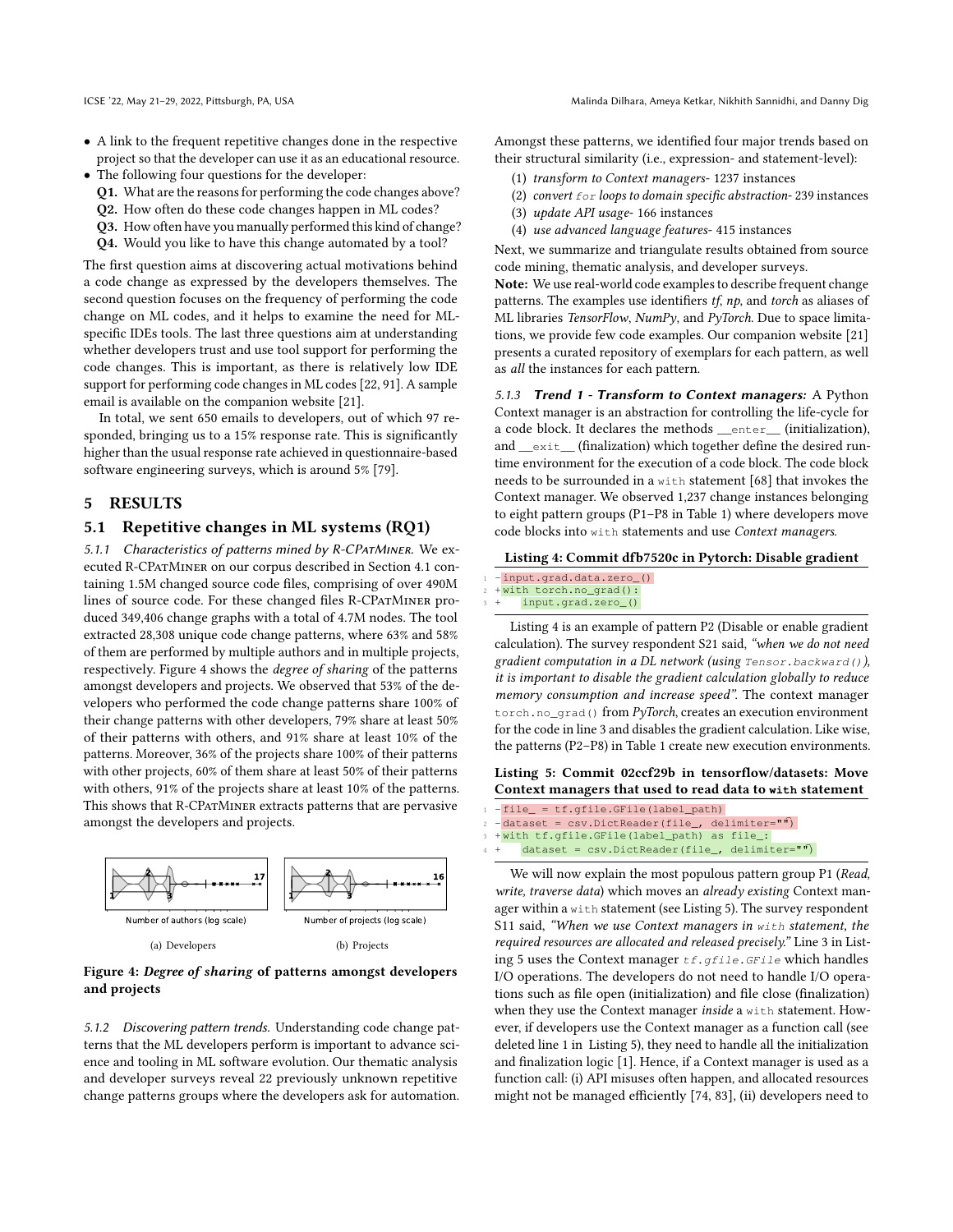<span id="page-6-0"></span>Table 1: Triangulating source code mining results with survey responses: 4 major trends, the pattern groups for each trend, and whether that pattern is specific to ML code (column ML). Column I shows the number of instances for each pattern. Column R shows number of survey respondents. Next columns indicate their responses to survey Q2 (How often these changes happen in ML code?) and Q3 (How often have you manually performed this change?), with frequency: Very Often (VO), Often (O), Rare (R), and Never (N). Q4 (Would you like to have this change automated by a tool?) response: Yes, No, Already Automated (AA).

| <b>Static Analysis</b> |                 |                                                       |                 |     |                 | <b>Survey Responses</b> |                |                      |                          |                |                       |                          |                |      |                          |                          |
|------------------------|-----------------|-------------------------------------------------------|-----------------|-----|-----------------|-------------------------|----------------|----------------------|--------------------------|----------------|-----------------------|--------------------------|----------------|------|--------------------------|--------------------------|
|                        |                 |                                                       |                 |     |                 | $Q_2$<br>$Q_3$          |                |                      |                          |                |                       | $Q_4$                    |                |      |                          |                          |
| <b>Trend</b>           | $\mathbf{P}$    | Pattern                                               | ML <sup>1</sup> |     | R               | <b>VO</b>               | $\mathbf{o}$   | $\mathbf R$          | N                        | V <sub>O</sub> | $\mathbf{o}$          | $\bf{R}$                 | N              | Yes  | No                       | AA                       |
|                        | P <sub>1</sub>  | Read, write, traverse data                            | $\times$        | 467 | 6               | 67%                     | 17%            | ÷,                   | 17%                      | 83%            |                       | 17%                      | $\overline{a}$ | 100% |                          |                          |
| Move to                | P <sub>2</sub>  | Disable or enable gradient calculation                | $\checkmark$    | 92  | 5               | 100%                    | L,             | $\ddot{\phantom{1}}$ | $\sim$                   | 80%            | $\tilde{\phantom{a}}$ | 20%                      | $\sim$         | 100% | $\overline{\phantom{a}}$ | $\overline{\phantom{a}}$ |
| with                   | P <sub>3</sub>  | Swap ML training devices                              | $\checkmark$    | 21  | 3               | 100%                    | $\overline{a}$ | ٠                    |                          | 67%            | 33%                   |                          | $\overline{a}$ | 67%  | 33%                      |                          |
| statement              | P <sub>4</sub>  | Change name and variable scopes in DL networks        | $\checkmark$    | 106 | $7\phantom{.0}$ | 57%                     | 43%            | ÷                    |                          | 57%            | 29%                   | 14%                      | $\overline{a}$ | 57%  | 43%                      |                          |
| and use                | <b>P5</b>       | Execute dependencies of a Tensorflow graphs           | $\checkmark$    | 57  | 3               | 100%                    | L,             | ٠                    |                          | 100%           |                       |                          | $\sim$         | 33%  | 67%                      |                          |
| Context                | <b>P6</b>       | Temporarily change configurations of libraries        | $\times$        | 59  | $\overline{c}$  |                         | 50%            | 50%                  | $\sim$                   | 100%           |                       |                          | $\overline{a}$ | 50%  | 50%                      |                          |
| managers               | P7              | Transform to context managers in pytest               | $\times$        | 335 | 6               | 33%                     | 50%            | 17%                  | $\overline{\phantom{a}}$ | 67%            | 33%                   | $\overline{\phantom{a}}$ | $\sim$         | 67%  | 33%                      |                          |
|                        | P8              | Use context managers to open temporary directories    | $\times$        | 100 | 6               | 33%                     | 50%            |                      | 17%                      | 67%            |                       | 33%                      |                | 83%  | 17%                      |                          |
| <b>Dissolve</b>        | P <sub>9</sub>  | Transform to optimized operations in NumPy            | $\checkmark$    | 179 | 10              | 100%                    | L.             |                      |                          | 90%            |                       | 10%                      | $\overline{a}$ | 100% |                          |                          |
| for loops,             | P <sub>10</sub> | Transform to operations in List or Dictionary         | $\times$        | 24  | 3               | 67%                     | 33%            |                      |                          | 33%            |                       | 67%                      | ÷.             | 33%  | 67%                      | $\overline{a}$           |
| into domain            | P <sub>11</sub> | Transforming to Python built in functions             | $\times$        | 15  | 2               |                         | 100%           |                      |                          | L,             |                       | 100%                     | ÷,             | 100% |                          |                          |
| specific               | P <sub>12</sub> | Transform functions in String                         | $\times$        | 14  | $\overline{c}$  | ٠                       | 50%            | 50%                  | $\sim$                   | 100%           |                       |                          | ÷.             | 100% |                          | $\overline{\phantom{a}}$ |
| abstractions           | P <sub>13</sub> | Transform to set operations                           | $\times$        | 7   | 2               | 100%                    | ä,             |                      |                          | 50%            |                       | 50%                      |                | 100% |                          |                          |
|                        | P <sub>14</sub> | Migrating to APIs ML libraries                        | $\checkmark$    | 26  | 5               | 100%                    | L.             |                      |                          | 100%           |                       |                          | $\overline{a}$ | 100% |                          |                          |
| Update                 | P <sub>15</sub> | <b>Transform Matrix</b>                               | $\checkmark$    | 82  | 6               | 83%                     | 17%            | $\ddot{\phantom{1}}$ | $\sim$                   | 100%           |                       | $\sim$                   | $\sim$         | 33%  | 50%                      | $\overline{a}$           |
| API                    | P <sub>16</sub> | Change data visualization                             | $\checkmark$    | 28  | $\overline{c}$  | 50%                     | 50%            | $\ddot{\phantom{1}}$ |                          | 50%            |                       | 50%                      | ÷.             | 50%  | 50%                      | $\overline{\phantom{a}}$ |
| usage,                 | P <sub>17</sub> | Composite ML APIs                                     | $\checkmark$    | 22  | 5               | 100%                    | ÷.             |                      |                          | 100%           |                       |                          | ÷.             | 100% |                          |                          |
| (212)                  | P <sub>18</sub> | <b>Update Container</b>                               | $\times$        | 115 | 5               | 60%                     |                | 40%                  |                          | 60%            |                       | 40%                      | $\overline{a}$ | 80%  | 20%                      |                          |
|                        | P <sub>19</sub> | <b>Update Type of Matrices</b>                        | $\checkmark$    | 16  | $\overline{4}$  | 100%                    | ä,             |                      |                          | 50%            |                       | 50%                      | ÷.             | 50%  | 50%                      | $\overline{a}$           |
| Use advanced           | P <sub>20</sub> | Simplify conditional statement                        | $\times$        | 24  | 3               |                         | 33%            | 67%                  |                          | 67%            |                       | $\sim$                   | 33%            | 33%  |                          | 67%                      |
| Language               | P <sub>21</sub> | Migrate from Dict, Set, List constructors to literals | $\times$        | 42  | $\overline{4}$  |                         | 25%            | 75%                  |                          | 25%            |                       |                          | 75%            | 25%  |                          | 75%                      |
| Features               | P <sub>22</sub> | Transform to Python List, Dict, or Set Comprehension  | $\times$        | 349 | 6               |                         | 33%            | 67%                  |                          | 33%            |                       |                          | 67%            | 33%  |                          | 67%                      |

 $1$  ML specific Patterns: i.e., patterns related to ML techniques. More than 80% developers confirmed they happen in ML very often or often

update all the initialisation and finalisation code when they update the library versions (if the APIs have changed). The respondent S13 said, "I envision IDEs that automate moving Context managers to with statements."

Table [1](#page-6-0) tabulates the results for each major trend and pattern group, and shows survey responses for each pattern group. 90% of the survey respondents who performed Trend-1 changes confirmed that they move to with statements very often (VO) or often (O). All respondents perform the code transformation manually, and 74% of the respondents requested automation in their IDEs.

5.1.4 Trend 2 - Convert **for-loops** into domain specific ab-straction: Listing [1](#page-0-0) shows one such example where the developer uses np.sum from  $NumPy$  [\[61\]](#page-12-2) instead of using for loop to compute the sum of elements in a list. Developers often perform this change to enhance the performance and code readability. Survey respondent S22 who performed pattern P9 said, "Sometimes, Python for loop is a real performance killer. I want my IDEs to suggest the optimized APIs from ML libraries that I can use instead of loops". Moreover, as alternatives to for loops, developers use (i) List or Dictionary operations (P10), (ii) Built in Python functions (P11), (iii) Python String.join() (P12), and (iv) Set operations union and intersection (P13). Python is an interpreted language, thus compiler level optimisations do not happen in Python. The respondent S24 said, "For other programming languages, I might expect the

compiler to optimize this type of loop, so yes, I would be interested in a suggestion by the IDE." As shown in Table [1,](#page-6-0) 95% of the respondents who performed Trend 2 confirmed they do this very often (VO) or often (O) in ML code. All the respondents manually perform the change, and 89% of the respondents requested automation support.

5.1.5 Trend 3 - Update API usage: Listing [6](#page-6-1) shows an example API migration where the developer uses a readily-available np.mean instead of computing mean of the list first\_occ. Survey respondent S35 said, "NumPy offers efficient arrays and APIs for computational operations, tools that inspect the code and suggest NumPy APIs are very much needed."

#### <span id="page-6-1"></span>Listing 6: Commit 8592777b in inspirehep/magpie: Migrate API to NumPy

- -return sum(first\_occ) / len(first\_occ)
- + return np.mean(first\_occ)

Matrix transformations (P15) such as transpose, broadcast, squeeze, and unsqueeze are frequent in ML projects. The respondent S31 said, "bugs due to wrong matrix shapes are hard to detect and prevalent in ML systems. I like to have tools that identify these bugs and broadcast the matrices to correct shape". Chen et al. [\[15\]](#page-11-33) observed developers change the bit size of matrices to get good trade-off between training time and accuracy of the predictions.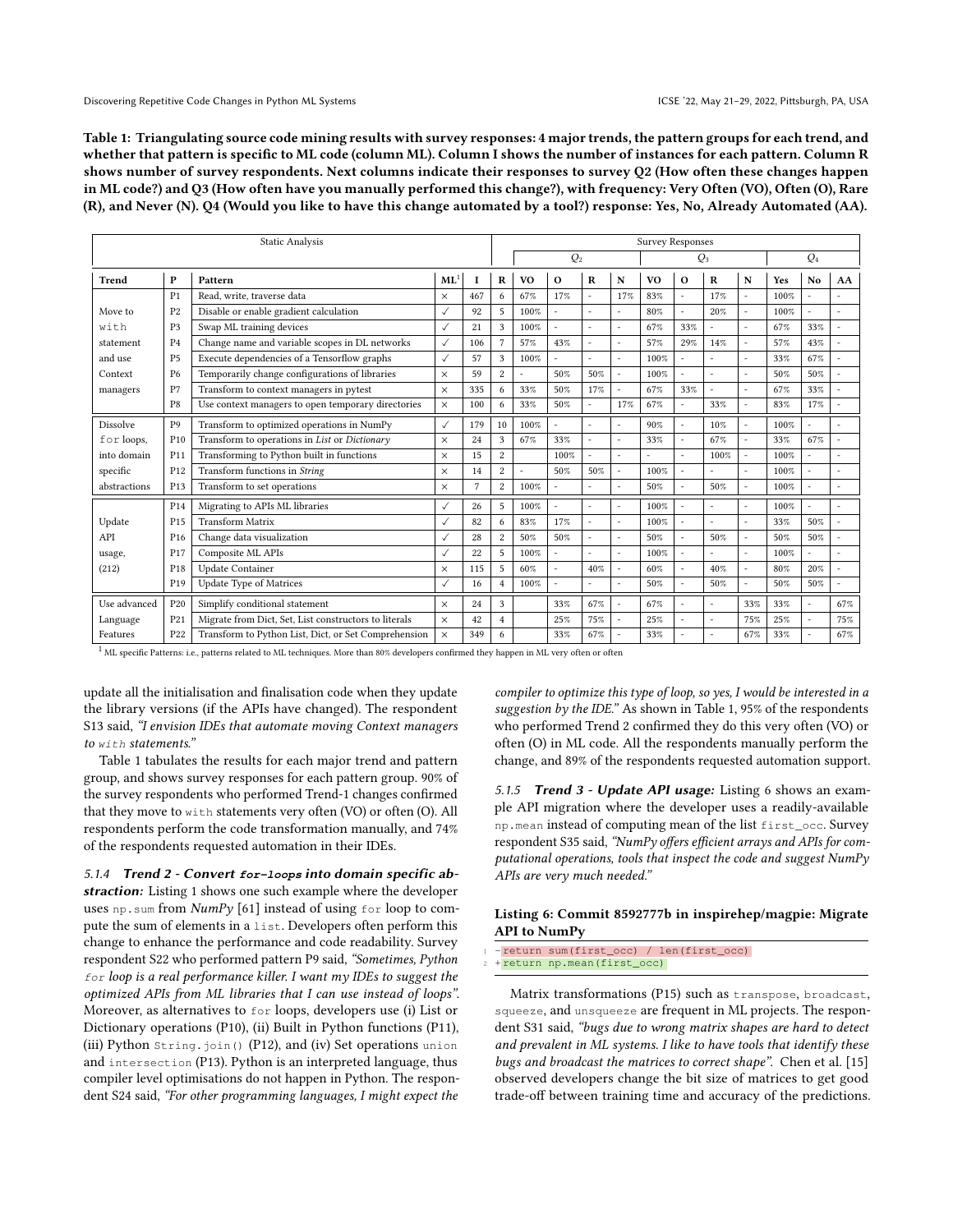Congruent to this, we observed developers update the type of matrices, e.g., migrating to an int64 matrix (P19) as shown in Listing [7.](#page-7-0)

#### <span id="page-7-0"></span>Listing 7: Commit 8f9cabbf in stellargraph/stellargraph: Update matrix type

```
-np.hstack((A.row[:, None], A.col[:, None])
2 +np.hstack((A.row[:, None], A.col[:, None]))
      ↩→ .astype(np.int64)
```
Other patterns include changing data visualization with Matplotlib [\[48\]](#page-12-28)(P16), e.g., between drawing all the plots in one figure vs using an individual figure for each plot. Another pattern is using composite ML APIs (P17). Developers often traverse datasets multiple times (which is inefficient). A more efficient solution is to apply a composite operation. In Listing [8,](#page-7-1) developers compute dot product on three matrices instead of applying a np.multi\_dot.

<span id="page-7-1"></span>Listing 8: Commit 180646fa in scikit-learn: Composite APIs

```
-\text{denominator} = \text{np.dot(np.dot}(W.T, W), H)+ denominator = np.linalg.multi_dot([W.T, W, H])
```
ML libraries offer several optimized containers (e.g., NumPy arrays, Tensors) for data processing. Updating containers, e.g., from Python's List to NumPy.Array, is another frequent change in ML systems (P18). Ketkar et al. [\[42\]](#page-11-17) discovered that in Java code, these type migrations are more common than rename refactorings. Moreover, Table [1](#page-6-0) shows that 85% of respondents who performed Trend 3, perform it very often (VO). All the respondents manually perform these changes, and 70% of respondents sought automation in IDEs.

5.1.6 Trend 4 - Use advanced language features: Python offers powerful features: (i) functions [\[65\]](#page-12-29) such as bool and isinstance that can be used to simplify a conditional statement (P20), (ii) literals such as  $[$ ],  $\{$ },  $()$  to efficiently create containers instead of using constructors such as list(), dict(), tuple() (P21) (see Listing [9\)](#page-7-2). (iii) Python comprehension [\[66\]](#page-12-30) to make code concise and inline for loops (P22). Researchers [\[10,](#page-11-24) [45\]](#page-12-31) observed ML code extensively operates on data, which results in expressions that are longer and more complex than in traditional systems. Good software engineering principles [\[26,](#page-11-34) [47\]](#page-12-32) require that developers change the code to make it concise and readable. However, 69% of the survey respondents who performed Trend 4 changes confirmed they rarely perform this in their project, and 30% of developers sought automated help.

# <span id="page-7-2"></span>Listing 9: Commit 15d7634d in RasaHQ/rasa: Use set literals instead of set constructor

```
-set(utils.module path from instance(p)
           → for p in agent.policy_ensemble.policies)
2 + \{ \text{utils.module\_path\_from\_instance(p)} \rightarrow \text{ for } p \text{ in agent.policy\_ensemble.pollices} \}
```
# 5.2 Improvements caused by Refactoring Awareness (RQ2)

5.2.1 Impact of refactoring awareness. To answer this question, we executed the PyCPatMiner and R-CPatMiner on the study corpus and compared the results. We compared, number of change graphs, number of patterns, and distribution of code instances per pattern reported by both tools.

As shown in Table [3,](#page-8-0) R-CPatMiner processed 16% more changed methods, 0.1B more AST nodes than PyCPatMiner. PyCPatMiner builds one change graph for each mapped code block pair (i.e., before and after the changed method body). Therefore, R-CPATMINER produces 16% more change graphs, thus confirming the valus of de-obfuscating change graphs that were previously obfuscated by refactoring. Then the R-CPATMINER mines all the generated change graphs and extracts repeated isomorphic sub-graphs as patterns. CPATMiner uses minimum frequencies of repeated subgraphs  $\sigma$  to be three adheres to the Rule of Three [\[73\]](#page-12-33), a standard recurrence measure in pattern analysis. Therefore, all the patterns contain at least three code instances. We compared the number of patterns generated by the R-CPatMiner and PyCPatMiner and observed that R-CPATMINER captures 15% more patterns than PYCPATMINER.

We also compared the distributions of the number of code instances per pattern in both PyCPatMiner and R-CPatMiner. To assess if there is a statistically significant difference in distributions of the number of code instances per pattern reported by PyCPat-Miner and R-CPatMiner, we applied the Wilcoxon Signed-Rank test on the paired samples of number of code instances of each pattern. The test rejected the null hypothesis that the density of code instances of the pattern produced by PYCPATMINER is more than it is in R-CPatMiner at the significance level of 5% (p-value  $= 1.12 \times 10^{-10}$ ). We used the Hodges-Lehman estimator to quantify the difference between the two distributions, as it is appropriate to be used with the Wilcoxon Singed-Rank test. The value turned out to be 1, which is equal to the estimated median of the difference between the number of code instances per pattern from PyCPat-Miner and R-CPatMiner. Therefore, R-CPatMiner extracts more code change instances per pattern than the PYCPATMINER.

5.2.2 Evaluating the precision of PyRMiner. It is important for PyRMiner to have a high precision as we use it to first match the refactored code blocks that we then pass to R-CPatMiner to build change graphs. We first identified 18 refactoring kinds that obfuscate fine-grained changes, i.e, the refactorings that change method signatures or shift the method bodies. First, we executed the PyRMiner on our study corpus and chose a statistically significant random sample of refactoring instances for each refactoring kind. Hence, using a t-test, we conclude with 95% confidence that the precision of the refactoring detection is only  $\pm$  5% for each refactoring kind, as shown in Table [2.](#page-7-3)

<span id="page-7-3"></span>

|  | Table 2: Precision of PYRMINER per refactoring kind |  |
|--|-----------------------------------------------------|--|
|  |                                                     |  |

| <b>Refactoring Kind</b>   | Precision (#TP) | <b>Refactoring Kind</b> | Precision (#TP) |
|---------------------------|-----------------|-------------------------|-----------------|
| Rename Method             | 96.32% (183)    | Move And Rename class   | 96.67% (116)    |
| Move Method               | 96.3% (156)     | Move class              | 100% (160)      |
| Pull Up Method            | 86.46% (83)     | <b>Extract Class</b>    | 98.82% (84)     |
| Push Down Method          | 89.36% (84)     | <b>Extract Subclass</b> | $100\%$ (45)    |
| <b>Extract Superclass</b> | 95.24% (40)     | Parameterize Variable   | 87.23% (82)     |
| Split Parameter           | 91.66% (22)     | Move & Rename Method    | 88.08% (133)    |
| Rename Class              | 99.2% (124)     | Remove Parameter        | 97.56% (160)    |
| Reorder Parameter         | 98.11% (104)    | Rename Parameter        | 93.59% (146)    |
| Add Parameter             | 100% (192)      | Merge Parameter         | 91.07% (51)     |

Two of the authors that have more than three years of software development experience and extensive expertise in software evolution manually validated the refactorings reported by PyRMiner.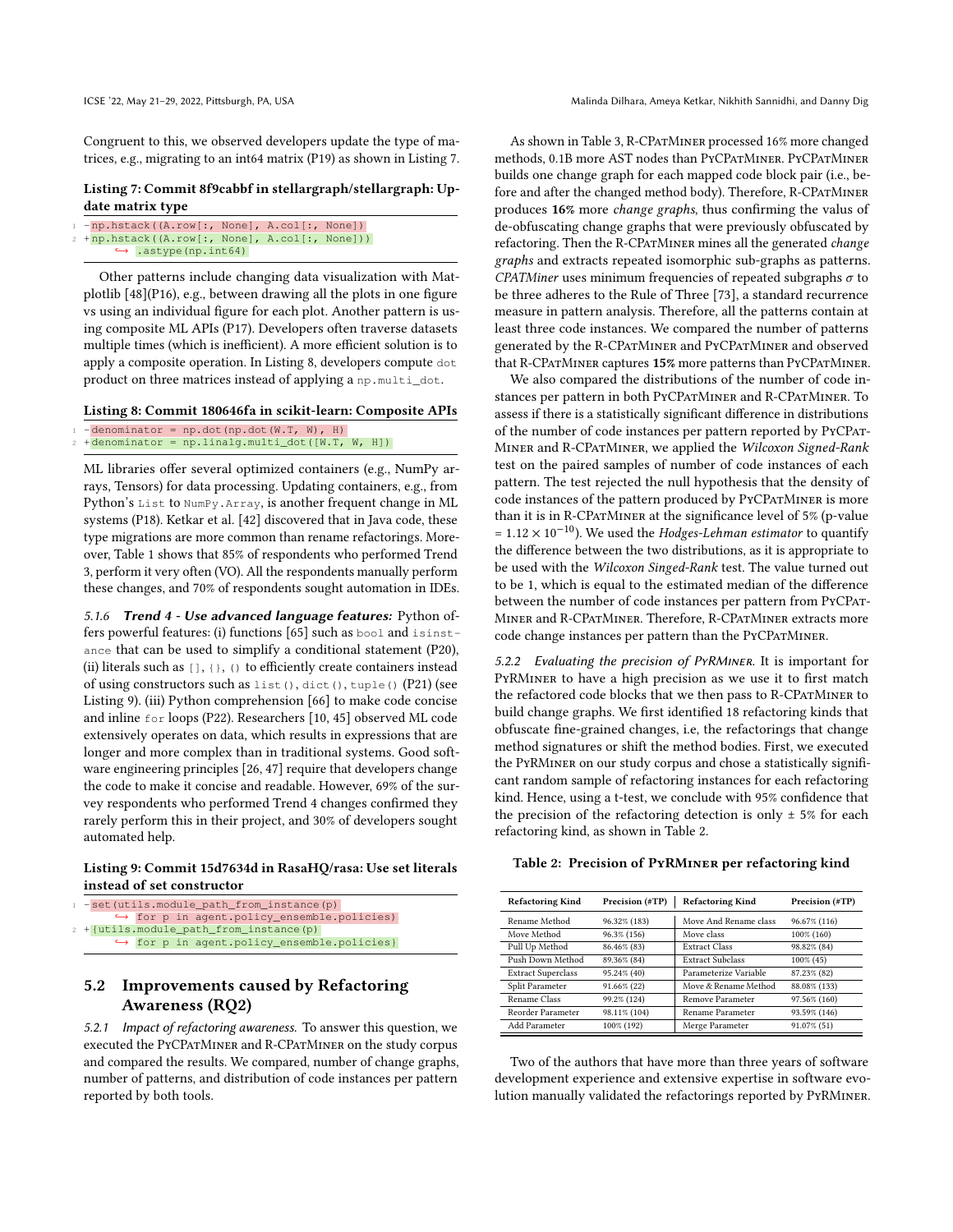Discovering Repetitive Code Changes in Python ML Systems ICSE '22, May 21-29, 2022, Pittsburgh, PA, USA

Most cases were straightforward and thus were validated individually, but both authors inspected some challenging cases to reach an agreement. In total, we validated 2,062 unique refactoring instances, out of which 1,965 were true positives and 97 were false positives. This achieves an average precision of 95%, which is close to the precision of the original Java-RMiner (99.6%). This also shows the effectiveness of JavaFyPy to adapt Java AST-analysis tools to Python. We release all the validated refactoring instances on our companion website [\[21\]](#page-11-28). To the best of our knowledge, this is the largest to date Python data-set of validated refactoring instances.

Recall indicates the proportion of actual refactorings identified by PyRMiner. Java researchers use previously formed unbiased oracles to compute recall of tools [\[42,](#page-11-17) [85\]](#page-12-11). To the best of our knowledge, there is no such unbiased refactoring oracle for Python. Considering the complexity of building an oracle and our main focus (to retrieve correct code-block mappings to make PYCPATMINER refactoringaware), we leave computing recall as future work. However, we observed R-CPATMINER detects 16% more change-graphs (i.e., mapped code blocks) and 15% more patterns than the PYCPATMINER, which strongly indicates that the PyRMiner has a satisfactory recall.

# 5.3 Runtime performance of R-CPATMINER, PyCPatMiner, and PyRMiner (RQ3)

A fast execution time persuades the users that the adapted tools can be run on their systems (even on a consumer laptop) in an acceptable amount of time. It will enable the creation of bigger datasets of repetitive code changes to strengthen the validity of empirical research or train learning-based code recommendation systems, as well as enable innovative uses of code change pattern mining at commit time. Therefore, we evaluated the execution times of the adapted tools and compared them with the Java counterparts.

#### Table 3: Analysed data set and execution time.

<span id="page-8-0"></span>

|                                        | Java    | $P_{V^-}$                  | R-CPATMiner     |
|----------------------------------------|---------|----------------------------|-----------------|
|                                        |         | <b>CPATMiner CPATMiner</b> |                 |
| Total changed methods                  | 824K    | 1 M                        | 1.16M           |
| Total AST nodes of changed methods 92M |         | 4.5B                       | 4.6B            |
| Total changed graph nodes              | 8М      | 4M                         | 4.7M            |
| Total patterns                         | 17K     | 24K                        | 28K             |
| Execution time                         | <8hours | $<$ 12 $h$ ours            | $<$ 19 $h$ ours |

<sup>1</sup> The data of the Java-CPATMiner is obtained from its original paper [\[58\]](#page-12-9)

To measure the execution time of the tools, we executed the Python adapted RMiner, CPatMiner, and R-CPatMiner on a large corpus and compared the execution time with the Java version of the tools. We executed each tool separately on the same machine with the following specifications: Intel Core i9 CPU @ 2.90GHz, 32 GB DDR4 memory, 1 TB SSD, macOS 10.14.6, and Java 13.0.1 ×64.

First, we record the running time of the type inference tool, Py-Type [\[30\]](#page-11-29) (version 2020.10.08). PyType is decoupled from JavaFyPy. Therefore, we computed the execution time of PyType separately. PyType took on mean 360ms and 61ms on median for type inference of all changed files in a commit. We pushed the inferred type information of all the changed files in all the studied projects' commits to a repository [\[69\]](#page-12-34) in Github. Similar to Typeshed [\[86\]](#page-12-35), a type repository of Python library APIs that the library clients use for

type annotations, researchers can fast-track their analysis by simply reusing this inferred type information .

To record running time of PyRMiner, we followed the steps used by Tsantalis et al. [\[85\]](#page-12-11) for computing the running time of their Java-RMiner. We recorded the time required for parsing the source code of the commit (and its parent), and the time required for detect refactorings. Our analysis shows that PyRMiner takes 55ms on median and 296.32ms on mean to process a Python commit. Tsantalis et al. [\[85\]](#page-12-11) found that the Java version of RMiner takes 44ms on median and 253ms on mean to process one Java commit. Therefore, PyRMiner takes reasonable time overhead for the additional processing (i.e., AST transformation), and will not impact the primary goal of RMiner, i.e., create larger refactoring datasets to strengthen the validity of empirical studies or enable novel applications of refactoring mining [\[85\]](#page-12-11).

Table [3](#page-8-0) shows the size of processed data and the execution time of the tools, Java-CPatMiner, PyCPatMiner, and R-CPatMiner. The running time of the PYCPATMINER and R-CPATMINER is less than 12 hours and 19 hours respectively, whereas Java-CPATMINER takes less than 8 hours to mine patterns. However, the Java and Python corpus is diverse (see Table [3\)](#page-8-0). Hence, it is hard to make a fair comparison. Nguyen et al. [\[58\]](#page-12-9) state that the primary goal of the CPatMiner is to mine the corpus weekly to build a database of patterns. We believe that R-CPatMiner and PyCPatMiner have reasonable execution times for achieving the same goal.

#### 6 IMPLICATIONS

We present actionable, empirically-justified implications for four audiences: (i) researchers, (ii) tool builders and IDE designers, (iii) ML library vendors, and (iv) developers and educators.

## 6.1 Researchers

R1. Exploit applications of change repetitiveness of Python ML software (RQ1, RQ3). In the past, researchers exploited the repetitiveness of changes in Java systems through: code completion [\[13,](#page-11-3) [34,](#page-11-4) [43,](#page-11-5) [55,](#page-12-4) [56\]](#page-12-5), automated program repair [\[6,](#page-11-6) [9,](#page-11-7) [50\]](#page-12-6), API recommendation [\[32,](#page-11-8) [55\]](#page-12-4), type migration [\[40\]](#page-11-9), library migration [\[3,](#page-11-10) [18,](#page-11-11) [24,](#page-11-12) [39,](#page-11-13) [84\]](#page-12-7), and automated refactoring [\[19,](#page-11-14) [28\]](#page-11-15). Using our rich and diverse dataset of 28K change patterns instances and our JavaFyPy, researchers can bring the same benefits to Python ML systems. R2. Foundations to study Python ML Software Evolution (RQ1, RQ2, RQ3). Despite the widespread use of Python ML systems, its evolution and maintenance tasks are the least automated and the least studied due to the unavailability of tool support to study ML systems [\[22\]](#page-11-19). Previously, researchers have built infrastructure to study many aspects of software evolution. For example, RMINER [\[85\]](#page-12-11) and RefDiff [\[77\]](#page-12-10) mine refactorings, TypeFactMiner [\[42\]](#page-11-17) mines type changes, MigrationMiner [\[3\]](#page-11-10) and APIMigrator [\[25\]](#page-11-16) mine API migrations, CPATMiner [\[58\]](#page-12-9) and CodingTracker [\[54\]](#page-12-8) mine fine-grained repetitive code changes in Java. This rich infrastructure allows researchers to study Java software systems, and there are hundreds of published papers that are built upon this infrastructure. Unfortunately, they miss the whole ecosystem of Python ML codebases. Researchers can use our data and toolset to study whether previously-held beliefs from traditional software are still valid for ML systems or whether we need to design new tools and workflows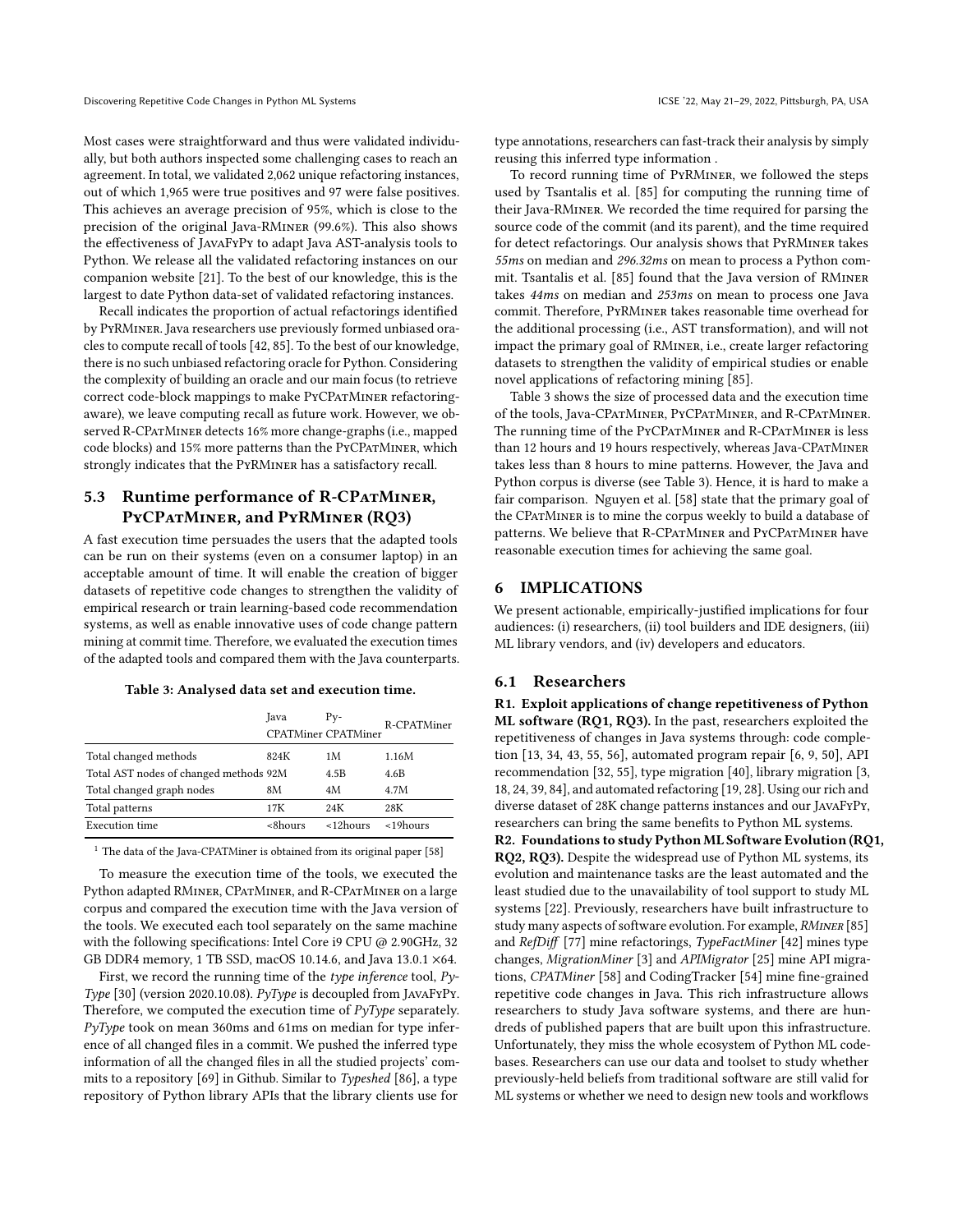(e.g., version-control systems, code smells, technical debt, etc.) that are specific to ML.

R3. Enhance existing research and tools for ML systems (RQ1, RQ3): Our infrastructure can be used to enhance the existing research on ML systems. For example, Tang et al. [\[82\]](#page-12-15) introduce a taxonomy of refactoring kinds performed in Java ML systems, Humbatova et al. [\[35\]](#page-11-21), Islam et al. [\[37,](#page-11-20) [38\]](#page-11-22) introduce a taxonomy of bugs in ML systems based on manual analysis of StackOverFlow posts. These studies perform extensive manual analysis to build various taxonomies using a smaller dataset of changes. With our significantly larger dataset (of 28K change patterns), they can significantly extend or further validate their taxonomies. Moreover, researchers showed the potential of leveraging ML techniques for code completion [\[16,](#page-11-35) [32\]](#page-11-8). However, they train the ML models either on a noisy or small dataset which could reduce the accuracy of the recommendations. Researchers can use our tools/dataset to train their models on a large, curated dataset and improve their accuracy. R4. Build novel applications for ML developers (RQ1). Researchers can also use our tools/dataset to build novel applications. Braiek and Khomh [\[10\]](#page-11-24) observed ML libraries are core components of ML systems and are frequently evolving, which causes developer frustration [\[22,](#page-11-19) [92\]](#page-12-36). A tutoring system can suggest to developers which constructs to use in order to modernize their ML code. For example, a tutoring system could recommend changing the code to use ML library APIs instead of for loops, or removing redundant matrix operations (or other changes from RQ1:Table [1\)](#page-6-0). Moreover, a tutor system can recommend novice programmers how to use advanced language features (see Trend 4 in RQ1:Table [1\)](#page-6-0).

R5. Revisit existing studies and tools for making them refactoring-aware (RQ2). There exist a plethora of research tools for mining software repositories, and hundreds of researchers used these tools to conduct empirical studies. Given that refactorings obfuscate program elements during software evolution, we showed that making a state of the art tool such as CPATMINER refactoring aware increases its overall effectiveness by as much as 15%. We call the research community to adapt similar methods and to revisit previous results obtained with tools that were not refactoring-aware.

### 6.2 Tool Builders and IDE Designers

T1. New inspirations for tool development (RQ1). To help tool builders invest resources where automation is most needed, in Table [1](#page-6-0) we present 22 patterns along with the ML developers request for automation. Moving to with statements and using Context managers is the most prevalent change pattern among the analysed patterns (See RQ1, P1-P8). In the survey, 74% of respondents suggest tools that inspect deep learning codebases and recommend using with statements to (i) turn on or off gradient calculations (P2), (ii) specify hardware type (P3), (iii) change variable scopes (P4), and (iv) execute dependencies (P5). Respondents further suggested tools to (i) move Context manager invocations to with statements, and (ii) detect misuses of Context managers.

#### 6.3 ML Library vendors

L1. Understand ML Library Usage (RQ1). ML library vendors continuously improve libraries and introduce new ML libraries at an unprecedented rate [\[11,](#page-11-18) [22\]](#page-11-19). Library developers deprecate APIs, introduce more efficient alternative APIs (e.g., Table [1](#page-6-0) : P18), and split ML libraries [\[22\]](#page-11-19). Our findings, the accompanying dataset [\[21\]](#page-11-28), and the tools we developed can help ML library vendors to understand what APIs are most commonly used, misused, and underused, and how the developers adapt to new APIs. Thus, they can make informed, empirically-justified decisions to improve features [\[23,](#page-11-36) [49\]](#page-12-37).

# 6.4 Software Developers and Educators

S1. Rich educational resource (RQ1) Developers learn and educators teach new programming constructs through examples. Robillard et al. [\[71\]](#page-12-38) studied the challenges of learning APIs and concluded that one of the important factors is the lack of usage examples. Using our dataset of 28K code change patterns that we mined in our corpus, developers and educators can learn from real-world code transformations (e.g., transforming to multi\_dot). We provide 22 empirically justified code change patterns that improve ML code from many aspects, including speed, code quality, and readability. ML developers can absorb these changes to their code and improve the code. We released this through an educational resource [\[21\]](#page-11-28).

# 7 THREATS TO VALIDITY

Internal Validity: Can we trust the results produced by tools? The findings of our study depend on the accuracy of our tools to mine code change patterns in a refactoring aware manner. We rely on type inference for augmenting the AST with rich type information. Since Type inference deduces the types of elements by statically analysing the program, it may not accurately detect them (compared to the run time). This can effect the quality of mappings reported by R-CPATMINER and the statements matched by RMINER. To mitigate this threat, we use  $PvType$  [\[30\]](#page-11-29), a mature tool developed by Google. Thousands of projects at Google and other places rely upon  $PyType$  to keep their codes well-typed [\[30\]](#page-11-29). Moreover, we validate JavaFyPy's effectiveness at transforming a variety of syntactic variations upon 12M AST nodes from 14 popular projects. Our manual validations shows that PyRMiner reports refactorings with high precision (95%). We also manually validated 2,500 most popular patterns produced by R-CPatMiner.

To avoid the experimental bias, we followed the best practices [\[14,](#page-11-31) [88\]](#page-12-16) for applying thematic analysis by achieving 80% inter coder agreement when labelling the patterns.

External Validity: Do our results generalize? We studied 1000 projects from a wide range of application domains, making the study results generalizable to other open-source projects in similar domains. However, a study of proprietary code bases might reveal other trends. Nevertheless, we make our tools available so that others can use them to mine patterns in proprietary codebases. Moreover, R-CPatMiner reports numerous patterns, we manually analyzed a subset of them; a complete investigation is not practical. To mitigate this, we ranked the code change patterns in five dimensions and manually validated the top ones.

Verifiability: Can others replicate our results? To ensure replicability, we make the tools and the data publicly available [\[21\]](#page-11-28).

#### 8 RELATED WORK

8.0.1 Studies on evolution of ML software systems. Researchers have studied repetitive tasks of ML systems from many aspects.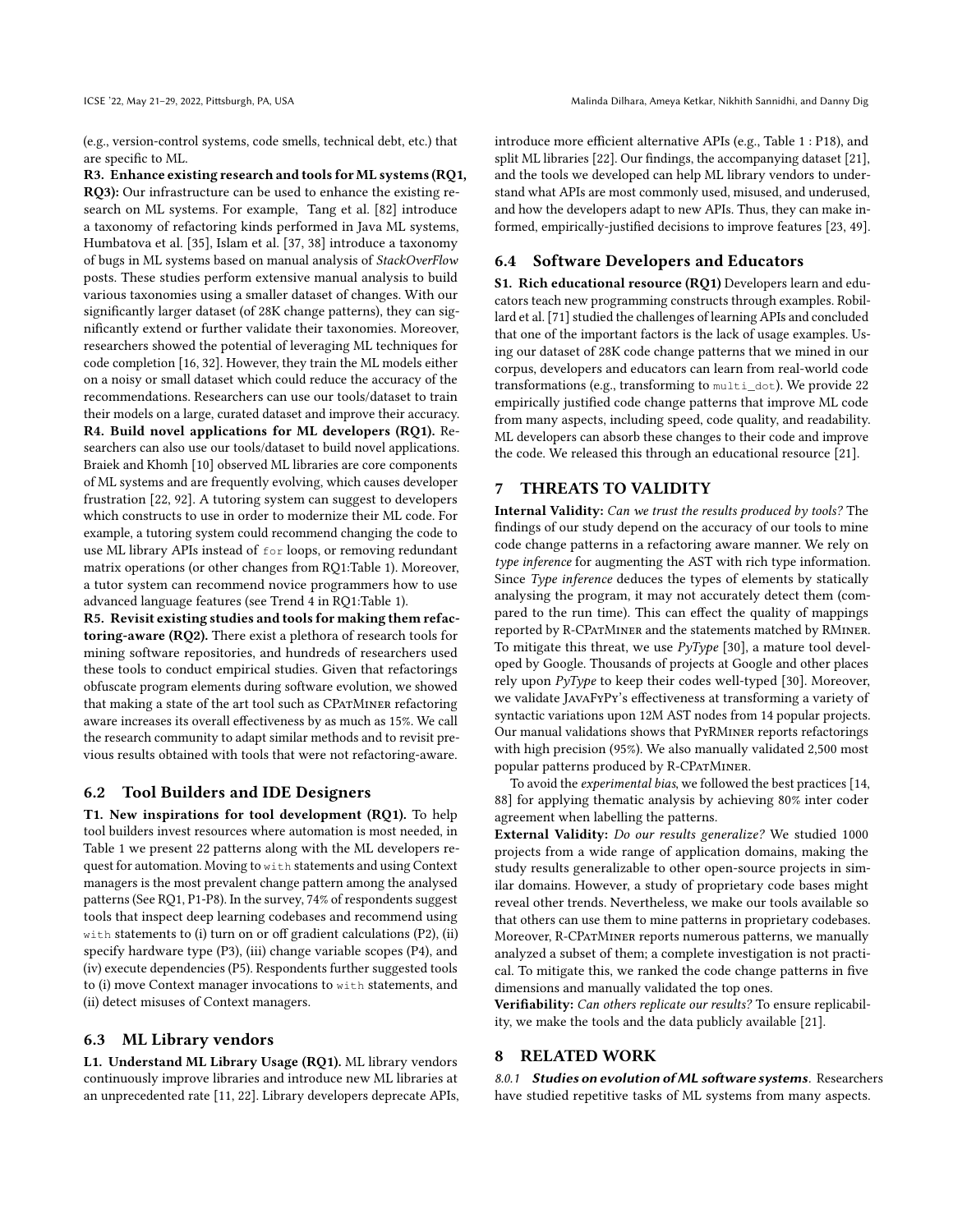Humbatova et al. [\[35\]](#page-11-21) and Islam et al. [\[37,](#page-11-20) [38\]](#page-11-22) introduce a taxonomy of ML-related bugs and bug fix patterns, Shen et al. [\[76\]](#page-12-39) study bugs in Deep Learning (DL) compilers, and Yan et al. [\[90\]](#page-12-40) study numerical bugs in DL systems. Zhang et al. [\[91\]](#page-12-13) observe DL program failures at Microsoft and highlight the need for DL-specific tools to fix DL bugs. Lwakatare et al. [\[46\]](#page-12-41), Zhang et al. [\[92\]](#page-12-36) classify common challenges that ML developers face when maintaining and evolving ML systems. Wan et al. [\[87\]](#page-12-42) found anti-patterns and misused APIs in ML libraries. Nguyen et al. [\[57\]](#page-12-43) create a database of DL models extracted from GitHub to utilize as default models and accelerate AutoML. Amershi et al. [\[4\]](#page-11-37) perform a field study at Microsoft and propose best practices to address common challenges that repeats among ML systems. In contrast, our focus is on understanding finegrained repeated code changes that the ML developers perform and their motivations.

The closest related work is by Tang et al. [\[82\]](#page-12-15). The authors study 327 git patches from 26 Java ML systems and present a taxonomy of refactoring kinds that occurred in ML systems. In contrast, we quantitatively and qualitatively studied fine-grained code change patterns in a significantly larger corpus: 1000 Python-based ML systems comprising 4,166,520 git patches. Our findings include both refactorings (e.g., P1, P9) and other semantics-modifying code changes (e.g., P2, P6). Moreover, we cross-validated our findings by surveying 97 ML developers. We make our tools available to further enhance the science and tooling for evolving Python ML systems.

8.0.2 Studies on repetitive code changes. Researchers have conducted many studies on repetitive code changes. Nguyen et al. [\[58,](#page-12-9) [59\]](#page-12-18) use a graph-based algorithm to mine fine-grained code changes at commit level. They conduct a large-scale study on the repetitiveness of code changes in Java software evolution and show that repetitiveness is common in small granularity (number of lines), and it drops exponentially as the granularity increases. Researchers have also studied repetitiveness from the vantage point of higherlevel maintenance and evolution tasks, (i) Dig and Johnson [\[20\]](#page-11-38), Cossette and Walker [\[17\]](#page-11-39) study incompatibilities between API versions, (ii) Teyton et al. [\[84\]](#page-12-7) mine the library migrations trends and observe how frequently, when, and why they are performed, and (iii) Ketkar et al. [\[40\]](#page-11-9) conduct a large-scale study on type changes in Java systems and reveal that type changes are more frequent than renaming All of these studies focus on repetitiveness in traditional systems and do not reveal the kinds of repetitive changes the developers perform in ML software. In contrast, we study the practices of fine-grained code changes in ML systems and found four trends of fine-grained changes. 71% of the surveyed developers requested automation support for the identified trends in their IDEs.

Previous researchers looked at Python idioms and how they were used in Python systems. Alexandru et al. [\[1\]](#page-11-32) present a nonexhaustive list of Python idioms gleaned from a developer survey. Sakulniwat et al. [\[74\]](#page-12-26) studied the evolution of Python with statement over the time. Phan-udom et al. [\[63\]](#page-12-44) use developer forums to build a database of Python idioms and propose Teddy, a system that recommends idioms to developers. In comparison, we provide R-CPatMiner, which can mine repetitive code changes in Python systems in refactoring aware manner. R-CPATMINER can be used to increase related work's idiom databases.

Researchers reimplemented certain Java AST mining tools for Python from scratch. PYREF [\[5\]](#page-11-40) is a Python reimplement of Java RMiner [\[85\]](#page-12-11) that identifies 9 kinds of Python refactoring. In contrast, our PyRMiner does not require reimplementing from scratch, and it finds all legitimate Java refactoring in Python. Moreover, we manually validated 18 kinds of refactoring, as shown in Table [2.](#page-7-3) Golubev et al. [\[29\]](#page-11-41) developed PYTHONCHANGEMINER, a tool that uses fgPDG [\[58\]](#page-12-9) to mine Python repetitive code changes involving function calls. In contrast, we present JavaFyPy, a technique for adapting Java AST mining tools to Python without having to rewrite them from the ground up. We adapted CPATMINER [\[58\]](#page-12-9) and RMiner [\[85\]](#page-12-11) to Python using JavaFyPy, and subsequently created R-CPatMiner, a refactoring-aware code change pattern miner for Python systems.

Researchers proposed several techniques that infer specific kinds of code change patterns. For example, REVISAR [\[72\]](#page-12-45), GETAFIX [\[6\]](#page-11-6), and DEEPDELTA [\[50\]](#page-12-6) infer repeated bug fixes and compilation errors from commit histories. LIBSYNC [\[60\]](#page-12-46), MEDITOR [\[89\]](#page-12-47), and A3 [\[44\]](#page-12-48) infer the adaptations required to perform library migration. Ketkar et al. [\[41\]](#page-11-42) developed TCINFER a technique to accurately infer rewrite rules for type changes from a project's version history. They also proposed INTELLITC [\[81\]](#page-12-49), a configurable IDE refactoring plugin that automates these inferred type changes. In contrast, we discover previously unknown patterns in ML systems that involve adapting ML libraries (E.g. P9 - for loop to NumPy).

#### 9 CONCLUSIONS

This paper presents the first and the largest study of fine-grained code change patterns in Python-based ML software systems. To provide unique insights, we use complementary empirical methods: (i) mining 1000 software repositories containing over 58 million LOC, (ii) using thematic analysis to identify the groups and trends, and (iii) surveying 97 ML developers. To conduct this study and advance the science and tooling in Python ML software evolution, we designed a novel technique, JavaFyPy, to reuse, adapt and improve upon the Java state-of-the-art AST mining tools. We introduce a novel tool R-CPatMiner that performs refactoring-aware change pattern mining in the version history of Python projects. We present 22 code change pattern groups in four trends, where 10 of them are specific to ML. In the developer survey, 71% of the respondents requested these patterns automated in their IDEs. The results and the tools presented in this study have actionable implications for researchers, tool builders, library designers, ML developers, and educators. We hope that this paper and our readily available dataset and tools [\[21\]](#page-11-28) catalyzes the community to advance the science and tooling for the evolution of Python-based ML systems.

#### 10 ACKNOWLEDGEMENTS

We would like to thank Ellick Chan, Rahul Khanna, Bob Banfield, Julia Romero, Carla Pomian, Dorin Pomian, students from CSCI 7000-08-Spring 2022 at CU Boulder, CUPLV group at CU Boulder, and the anonymous reviewers for their insightful and constructive feedback for improving the paper. This research was partially funded through the NSF grants CCF-1553741, CNS-1941898, and the Industry-University Cooperative Research Center on Pervasive Personalized Intelligence.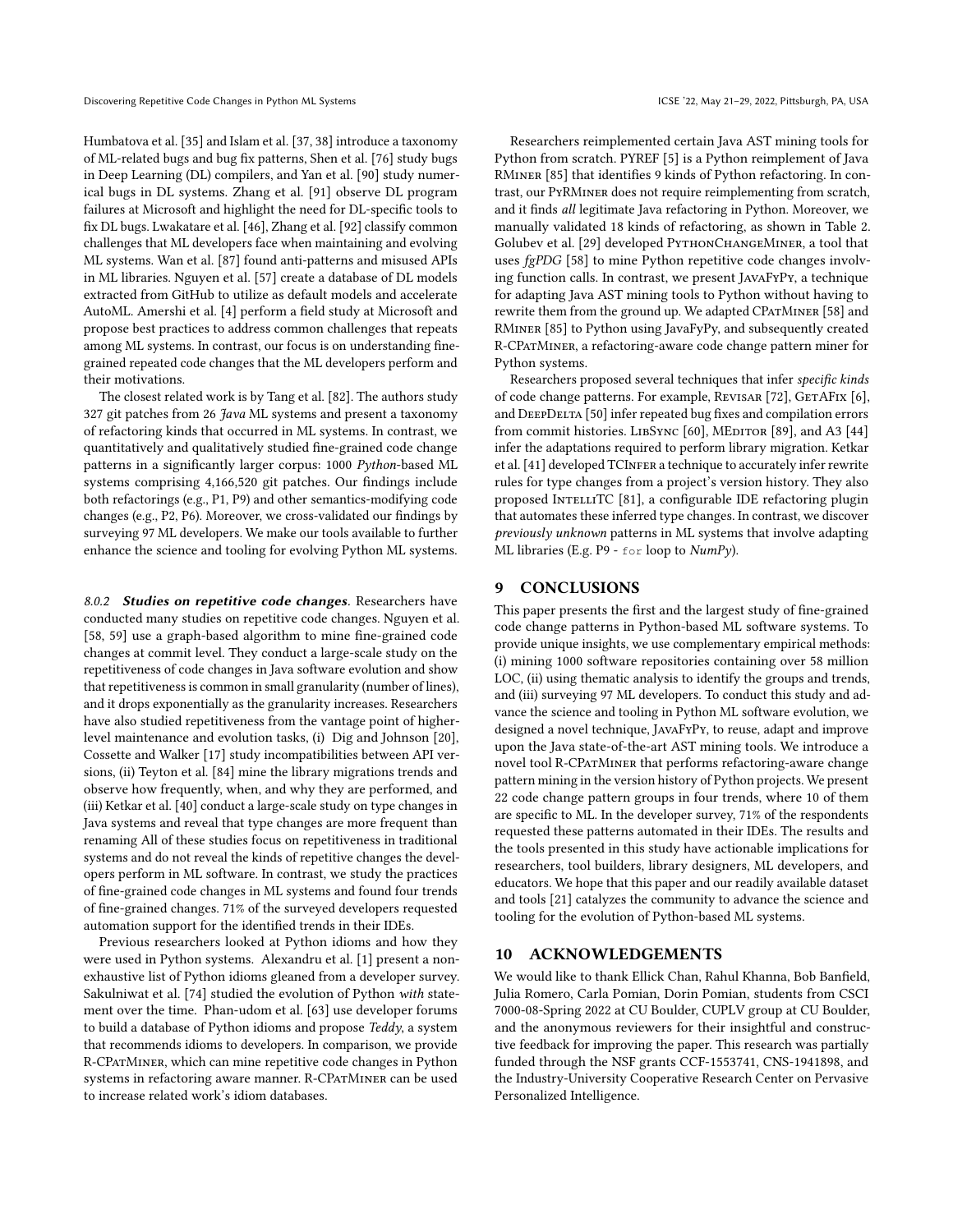ICSE '22, May 21–29, 2022, Pittsburgh, PA, USA Malinda Dilhara, Ameya Ketkar, Nikhith Sannidhi, and Danny Dig

# **REFERENCES**

- <span id="page-11-32"></span>[1] Carol V. Alexandru, José J. Merchante, Sebastiano Panichella, Sebastian Proksch, Harald C. Gall, and Gregorio Robles. 2018. On the Usage of Pythonic Idioms. In ACM SIGPLAN International Symposium on New Ideas, New Paradigms, and Reflections on Programming and Software (Boston, MA, USA) (Onward! 2018). ACM, New York, NY, USA, 1–11.<https://doi.org/10.1145/3276954.3276960>
- <span id="page-11-2"></span>[2] Miltiadis Allamanis and Charles Sutton. 2014. Mining Idioms from Source Code. In FSE 2014 (Hong Kong, China). Association for Computing Machinery, New York, NY, USA, 472–483.<https://doi.org/10.1145/2635868.2635901>
- <span id="page-11-10"></span>[3] Hussein Alrubaye, Mohamed Wiem Mkaouer, and Ali Ouni. 2019. Migration-Miner: An Automated Detection Tool of Third-Party Java Library Migration at the Method Level. In ICSME 2019. 414–417.<https://doi.org/10.1109/ICSME.2019.00072>
- <span id="page-11-37"></span>[4] Saleema Amershi, Andrew Begel, Christian Bird, Robert DeLine, Harald Gall, Ece Kamar, Nachiappan Nagappan, Besmira Nushi, and Thomas Zimmermann. 2019. Software Engineering for Machine Learning: A Case Study. In ICSE (Montreal, Quebec, Canada) (ICSE-SEIP '19). IEEE Press, Piscataway, NJ, USA, 291–300. <https://doi.org/10.1109/ICSE-SEIP.2019.00042>
- <span id="page-11-40"></span>[5] Hassan Atwi, Bin Lin, Nikolaos Tsantalis, Yutaro Kashiwa, Yasutaka Kamei, Naoyasu Ubayashi, Gabriele Bavota, and Michele Lanza. 2021. PYREF: Refactoring Detection in Python Projects. In 2021 IEEE 21st International Working Conference on Source Code Analysis and Manipulation (SCAM). 136–141. [https://doi.org/10.](https://doi.org/10.1109/SCAM52516.2021.00025) [1109/SCAM52516.2021.00025](https://doi.org/10.1109/SCAM52516.2021.00025)
- <span id="page-11-6"></span>[6] Johannes Bader, Andrew Scott, Michael Pradel, and Satish Chandra. 2019. Getafix: Learning to Fix Bugs Automatically. Proc. ACM Program. Lang. 3, OOPSLA, Article 159 (Oct. 2019), 27 pages.<https://doi.org/10.1145/3360585>
- <span id="page-11-0"></span>[7] Earl T. Barr, Yuriy Brun, Premkumar Devanbu, Mark Harman, and Federica Sarro. 2014. The Plastic Surgery Hypothesis. In FSE 2014 (Hong Kong, China) (FSE 2014). Association for Computing Machinery, New York, NY, USA, 306–317. <https://doi.org/10.1145/2635868.2635898>
- <span id="page-11-23"></span>[8] Amine Barrak, Ellis E. Eghan, and Bram Adams. 2021. On the Co-evolution of ML Pipelines and Source Code - Empirical Study of DVC Projects. In SANER 2021. 422–433.<https://doi.org/10.1109/SANER50967.2021.00046>
- <span id="page-11-7"></span>[9] Rohan Bavishi, Hiroaki Yoshida, and Mukul R. Prasad. 2019. Phoenix: Automated Data-Driven Synthesis of Repairs for Static Analysis Violations. In ESEC/FSE 2019 (Tallinn, Estonia) (ESEC/FSE 2019). ACM, New York, NY, USA, 613–624. <https://doi.org/10.1145/3338906.3338952>
- <span id="page-11-24"></span>[10] Houssem Ben Braiek and Foutse Khomh. 2020. On testing machine learning programs. Journal of Systems and Software 164 (2020), 110542. [https://doi.org/](https://doi.org/10.1016/j.jss.2020.110542) [10.1016/j.jss.2020.110542](https://doi.org/10.1016/j.jss.2020.110542)
- <span id="page-11-18"></span>[11] Houssem Ben Braiek, Foutse Khomh, and Bram Adams. 2018. The Open-Closed Principle of Modern Machine Learning Frameworks. In MSR '18 (Gothenburg, Sweden) (MSR '18). Association for Computing Machinery, New York, NY, USA, 353–363.<https://doi.org/10.1145/3196398.3196445>
- <span id="page-11-27"></span>[12] Virginia Braun and Victoria Clarke. 2006. Using thematic analysis in psychology. Qualitative research in psychology. Qualitative Research in Psychology 3, 2 (2006), 77–101.
- <span id="page-11-3"></span>[13] Marcel Bruch, Martin Monperrus, and Mira Mezini. 2009. Learning from Examples to Improve Code Completion Systems. In ESEC/FSE '09 (Amsterdam, The Netherlands) (ESEC/FSE '09). Association for Computing Machinery, New York, NY, USA, 213–222.<https://doi.org/10.1145/1595696.1595728>
- <span id="page-11-31"></span>[14] John L Campbell, Charles Quincy, Jordan Osserman, and Ove K Pedersen. 2013. Coding in-depth semistructured interviews: Problems of unitization and intercoder reliability and agreement. Sociological Methods & Research 42, 3 (2013), 294–320.<https://doi.org/10.1177/0049124113500475>
- <span id="page-11-33"></span>[15] Zhenpeng Chen, Yanbin Cao, Yuanqiang Liu, Haoyu Wang, Tao Xie, and Xuanzhe Liu. 2020. A Comprehensive Study on Challenges in Deploying Deep Learning Based Software. In FSE (Virtual Event, USA) (ESEC/FSE 2020). Association for Computing Machinery, New York, NY, USA, 750–762. [https://doi.org/10.1145/](https://doi.org/10.1145/3368089.3409759) [3368089.3409759](https://doi.org/10.1145/3368089.3409759)
- <span id="page-11-35"></span>[16] Zimin Chen, Steve James Kommrusch, Michele Tufano, Louis-Noël Pouchet, Denys Poshyvanyk, and Martin Monperrus. 2019. SEQUENCER: Sequenceto-Sequence Learning for End-to-End Program Repair. TSE 2019 (2019), 1–1. <https://doi.org/10.1109/TSE.2019.2940179>
- <span id="page-11-39"></span>[17] Bradley E. Cossette and Robert J. Walker. 2012. Seeking the Ground Truth: A Retroactive Study on the Evolution and Migration of Software Libraries (FSE '12). ACM, New York, NY, USA, Article 55, 11 pages. [https://doi.org/10.1145/2393596.](https://doi.org/10.1145/2393596.2393661) [2393661](https://doi.org/10.1145/2393596.2393661)
- <span id="page-11-11"></span>[18] Barthélémy Dagenais and Martin P. Robillard. 2011. Recommending Adaptive Changes for Framework Evolution. ACM Trans. Softw. Eng. Methodol. 20, 4, Article 19 (Sept. 2011), 35 pages.<https://doi.org/10.1145/2000799.2000805>
- <span id="page-11-14"></span>[19] Danny Dig, Can Comertoglu, Darko Marinov, and Ralph Johnson. 2006. Automated Detection of Refactorings in Evolving Components. In ECOOP'06 (Nantes, France) (ECOOP'06). Springer-Verlag, Berlin, Heidelberg, 404–428. [https:](https://doi.org/10.1007/11785477_24) [//doi.org/10.1007/11785477\\_24](https://doi.org/10.1007/11785477_24)
- <span id="page-11-38"></span>[20] Danny Dig and Ralph Johnson. 2006. How Do APIs Evolve? A Story of Refactoring: Research Articles. J. Softw. Maint. Evol. 18, 2 (March 2006), 83–107.
- <span id="page-11-28"></span>[21] Malinda Dilhara. 2022. Discovering Repetitive Code Changes in Python-based ML Systems.<https://mlcodepatterns.github.io> Accessed: 2022-02-07.
- <span id="page-11-19"></span>[22] Malinda Dilhara, Ameya Ketkar, and Danny Dig. 2021. Understanding Software-2.0: A Study of Machine Learning Library Usage and Evolution. ACM Trans. Softw. Eng. Methodol. 30, 4, Article 55 (July 2021), 42 pages. [https://doi.org/10.](https://doi.org/10.1145/3453478) [1145/3453478](https://doi.org/10.1145/3453478)
- <span id="page-11-36"></span>[23] Robert Dyer, Hridesh Rajan, Hoan Anh Nguyen, and Tien N. Nguyen. 2014. Mining Billions of AST Nodes to Study Actual and Potential Usage of Java Language Features. In ICSE (Hyderabad, India) (ICSE 2014). Association for Computing Machinery, New York, NY, USA, 779–790.<https://doi.org/10.1145/2568225.2568295>
- <span id="page-11-12"></span>[24] Mattia Fazzini, Qi Xin, and Alessandro Orso. 2019. Automated API-Usage Update for Android Apps. In ISSTA 2019 (Beijing, China) (ISSTA 2019). Association for Computing Machinery, New York, NY, USA, 204–215. [https://doi.org/10.1145/](https://doi.org/10.1145/3293882.3330571) [3293882.3330571](https://doi.org/10.1145/3293882.3330571)
- <span id="page-11-16"></span>[25] Mattia Fazzini, Qi Xin, and Alessandro Orso. 2020. APIMigrator: An API-Usage Migration Tool for Android Apps. In MOBILESoft '20 (Seoul, Republic of Korea) (MOBILESoft '20). Association for Computing Machinery, New York, NY, USA, 77–80.<https://doi.org/10.1145/3387905.3388608>
- <span id="page-11-34"></span>[26] Michael Feathers. 2004. Working Effectively with Legacy Code: WORK EFFECT LEG CODE \_p1. Prentice Hall Professional.
- <span id="page-11-30"></span>[27] Eclipse foundation. 2021. JDT Core Component. Eclipse. [https://www.eclipse.](https://www.eclipse.org/jdt/core/#JDT_CORE) [org/jdt/core/#JDT\\_CORE](https://www.eclipse.org/jdt/core/#JDT_CORE) Accessed: 2021-03-31.
- <span id="page-11-15"></span>[28] Lyle Franklin, Alex Gyori, Jan Lahoda, and Danny Dig. 2013. LAMBDAFICATOR: From Imperative to Functional Programming through Automated Refactoring. In ICSE (San Francisco, CA, USA) (ICSE '13). IEEE Press, 1287–1290. [https:](https://doi.org/10.1109/ICSE.2013.6606699) [//doi.org/10.1109/ICSE.2013.6606699](https://doi.org/10.1109/ICSE.2013.6606699)
- <span id="page-11-41"></span>[29] Yaroslav Golubev, Jiawei Li, Viacheslav Bushev, Timofey Bryksin, and Iftekhar Ahmed. 2021. Changes from the trenches: Should we automate them? arXiv preprint arXiv:2105.10157 (2021).
- <span id="page-11-29"></span><span id="page-11-25"></span>[30] Google. 2021. PyType.<https://github.com/google/pytype> Accessed: 2021-03-31. [31] Fabrice Harel-Canada, Lingxiao Wang, Muhammad Ali Gulzar, Quanquan Gu,
- and Miryung Kim. 2020. Is Neuron Coverage a Meaningful Measure for Testing Deep Neural Networks?. In FSE (Virtual Event, USA) (ESEC/FSE 2020). ACM, New York, NY, USA, 851–862.<https://doi.org/10.1145/3368089.3409754>
- <span id="page-11-8"></span>[32] Xincheng He, Lei Xu, Xiangyu Zhang, Rui Hao, Yang Feng, and Baowen Xu. 2021. PyART: Python API Recommendation in Real-Time. In ICSE 2021. 1634–1645. <https://doi.org/10.1109/ICSE43902.2021.00145>
- <span id="page-11-1"></span>[33] Abram Hindle, Earl T. Barr, Mark Gabel, Zhendong Su, and Premkumar Devanbu. 2016. On the Naturalness of Software. Commun. ACM 59, 5 (April 2016), 122–131. <https://doi.org/10.1145/2902362>
- <span id="page-11-4"></span>[34] Reid Holmes, Robert J. Walker, and Gail C. Murphy. 2006. Approximate Structural Context Matching: An Approach to Recommend Relevant Examples. IEEE Trans. Softw. Eng. 32, 12 (Dec. 2006), 952–970.<https://doi.org/10.1109/TSE.2006.117>
- <span id="page-11-21"></span>[35] Nargiz Humbatova, Gunel Jahangirova, Gabriele Bavota, Vincenzo Riccio, Andrea Stocco, and Paolo Tonella. 2020. Taxonomy of Real Faults in Deep Learning Systems. In ICSE '20 (Seoul, South Korea) (ICSE '20). ACM, New York, NY, USA, 1110–1121.<https://doi.org/10.1145/3377811.3380395>
- <span id="page-11-26"></span>[36] Nargiz Humbatova, Gunel Jahangirova, and Paolo Tonella. 2021. DeepCrime: Mutation Testing of Deep Learning Systems Based on Real Faults. In ISSTA-2021 (Virtual, Denmark) (ISSTA 2021). ACM, New York, NY, USA, 67–78. [https:](https://doi.org/10.1145/3460319.3464825) [//doi.org/10.1145/3460319.3464825](https://doi.org/10.1145/3460319.3464825)
- <span id="page-11-20"></span>[37] Md Johirul Islam, Giang Nguyen, Rangeet Pan, and Hridesh Rajan. 2019. A Comprehensive Study on Deep Learning Bug Characteristics. In ESEC/FSE 2019 (Tallinn, Estonia) (ESEC/FSE 2019). Association for Computing Machinery, New York, NY, USA, 510–520.<https://doi.org/10.1145/3338906.3338955>
- <span id="page-11-22"></span>[38] Md Johirul Islam, Rangeet Pan, Giang Nguyen, and Hridesh Rajan. 2020. Repairing Deep Neural Networks: Fix Patterns and Challenges. In ICSE '20 (Seoul, Republic of Korea) (ICSE '20). ACM, New York, NY, USA, 11 pages. [https://doi.org/10.](https://doi.org/10.1145/1122445.1122456) [1145/1122445.1122456](https://doi.org/10.1145/1122445.1122456)
- <span id="page-11-13"></span>[39] Suhas Kabinna, Cor-Paul Bezemer, Weiyi Shang, and Ahmed E. Hassan. 2016. Logging Library Migrations: A Case Study for the Apache Software Foundation Projects. In MSR '16 (Austin, Texas) (MSR '16). ACM, New York, NY, USA, 154–164. <https://doi.org/10.1145/2901739.2901769>
- <span id="page-11-9"></span>[40] Ameya Ketkar, Ali Mesbah, Davood Mazinanian, Danny Dig, and Edward Aftandilian. 2019. Type Migration in Ultra-Large-Scale Codebases. In ICSE '19 (Montreal, Quebec, Canada) (ICSE '19). IEEE Press, 1142–1153. [https://doi.org/](https://doi.org/10.1109/ICSE.2019.00117) [10.1109/ICSE.2019.00117](https://doi.org/10.1109/ICSE.2019.00117)
- <span id="page-11-42"></span>[41] Ameya Ketkar, Oleg Smirnov, Nikolaos Tsantalis, Danny Dig, and Timofey Bryksin. 2022. Inferring and Applying Type Changes. In 44th International Conference on Software Engineering (ICSE '22) (Pittsburgh, United States) (ICSE '22). ACM.<https://doi.org/10.1145/3510003.3510115>
- <span id="page-11-17"></span>[42] Ameya Ketkar, Nikolaos Tsantalis, and Danny Dig. 2020. Understanding Type Changes in Java. In FSE (Virtual Event, USA) (ESEC/FSE 2020). Association for Computing Machinery, New York, NY, USA, 629–641. [https://doi.org/10.1145/](https://doi.org/10.1145/3368089.3409725) [3368089.3409725](https://doi.org/10.1145/3368089.3409725)
- <span id="page-11-5"></span>[43] Dongsun Kim, Jaechang Nam, Jaewoo Song, and Sunghun Kim. 2013. Automatic Patch Generation Learned from Human-Written Patches. In ICSE (San Francisco, CA, USA) (ICSE '13). IEEE Press, 802–811.